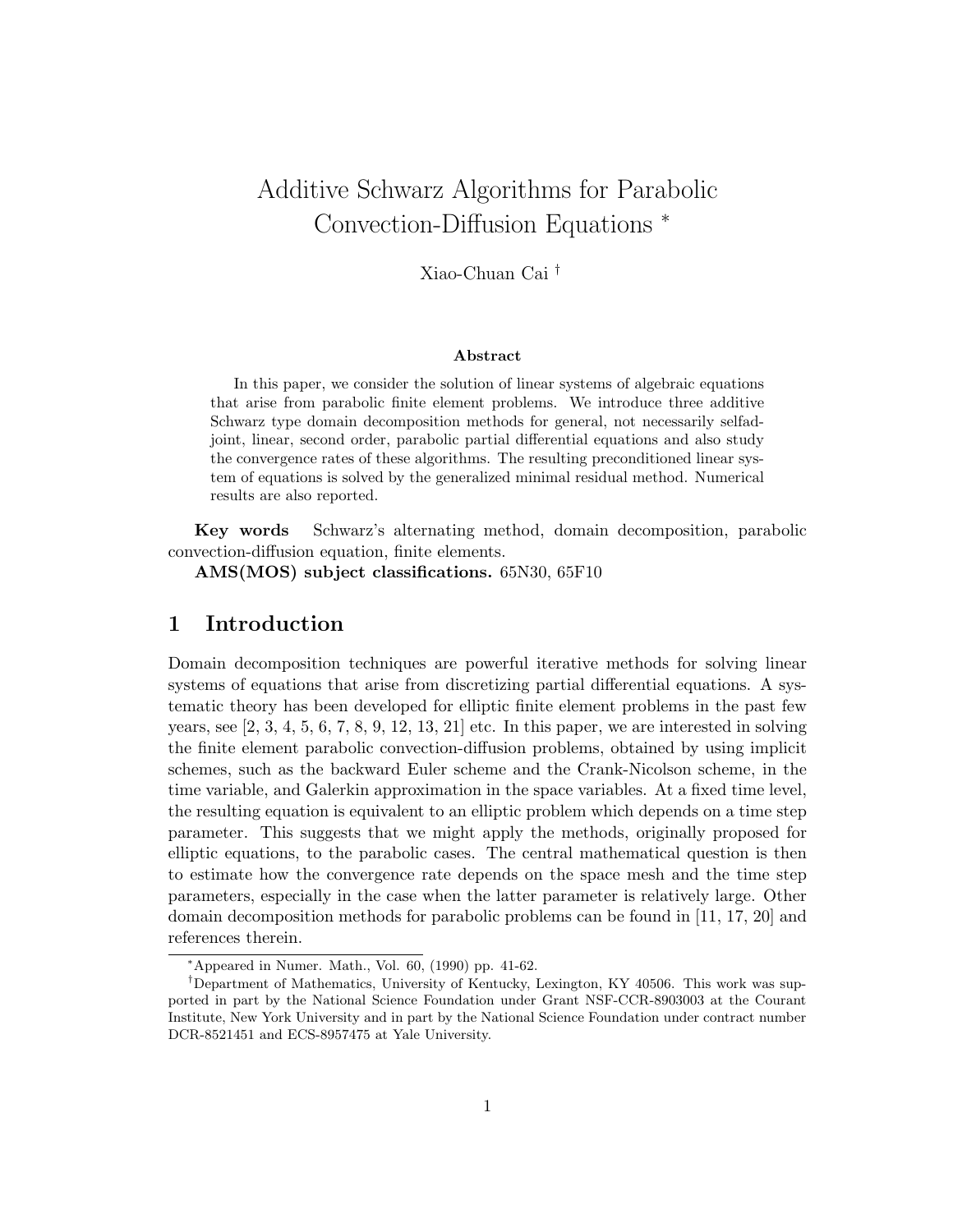The outline of this paper is as follows. In the remainder of this section, we present the continuous and the discrete parabolic convection-diffusion equation, and also discuss some of their basic properties. In section 2, we outline an abstract additive Schwarz theory; cf. [8], without providing any detailed analysis. In section 3, we introduce three additive Schwarz type algorithms, which are instances of the abstract theory. The first one is an straightforward generalization of the additive Schwarz method for elliptic equation [9, 13], the second one is obtained by eliminating the coarse mesh space and using only local function spaces to take the advantage of the existance of a time step parameter. This algorithm is therefore more suitable for parallel computers than the first one. The third one is an non-overlapping domain decomposition method, but nevertheless fits into our general theory of additive Schwarz methods. Finally, in section 4, we report on some of our numerical experiments.

Throughout this paper,  $c$  and  $C$ , with or without subscripts, denote generic, strictly positive constants. Their values may be different at different occurrences, but are independent of the mesh parameters  $H$ , h and  $\tau$ , which will be introduced later.

### 1.1 A parabolic convection-diffusion problem

We consider the following parabolic convection-diffusion problem: Find  $u(x, t)$ , such that  $\overline{a}$ 

$$
\begin{cases}\n\frac{\partial u}{\partial t} + Lu = f & \text{in } \Omega \times [0, T], \\
u(x, t) = 0 & \text{on } \partial \Omega \times [0, T], \\
u(x, 0) = u_0(x) & \text{in } \Omega,\n\end{cases}
$$
\n(1)

where  $\Omega \subset \mathbb{R}^d$ ,  $d = 2$  or 3, is a polygonal domain with boundary  $\partial \Omega$ . L is a strongly elliptic operator, which has the following form

$$
Lu = -\sum_{i,j=1}^{d} \frac{\partial}{\partial x_i} (a_{ij}(x) \frac{\partial u}{\partial x_j}) + \sum_{i=1}^{d} b_i(x) \frac{\partial u}{\partial x_i} + c(x)u.
$$

All coefficients are sufficiently smooth and  $a_{ij}(x) = a_{ji}(x)$  for all i, j and x.

A weak formulation of equation (1) is: Find  $u(x,t) \in H_0^1(\Omega)$ ,  $u(x,0) = u_0(x)$  in  $\Omega$ , such that ∂u

$$
(\frac{\partial u}{\partial t}, v) + B(u, v) = (f, v), \ \forall v \in H_0^1(\Omega), \ \forall t \in [0, T].
$$

The bilinear form  $B(\cdot, \cdot)$  is defined as

$$
B(u, v) = \sum_{i,j=1}^{d} \int_{\Omega} a_{ij} \frac{\partial u}{\partial x_i} \frac{\partial v}{\partial x_j} dx + \sum_{i=1}^{d} \int_{\Omega} b_i \frac{\partial u}{\partial x_i} v dx + \int_{\Omega} cuv dx
$$

and the linear functional

$$
(f,v) = \int_{\Omega} fv dx.
$$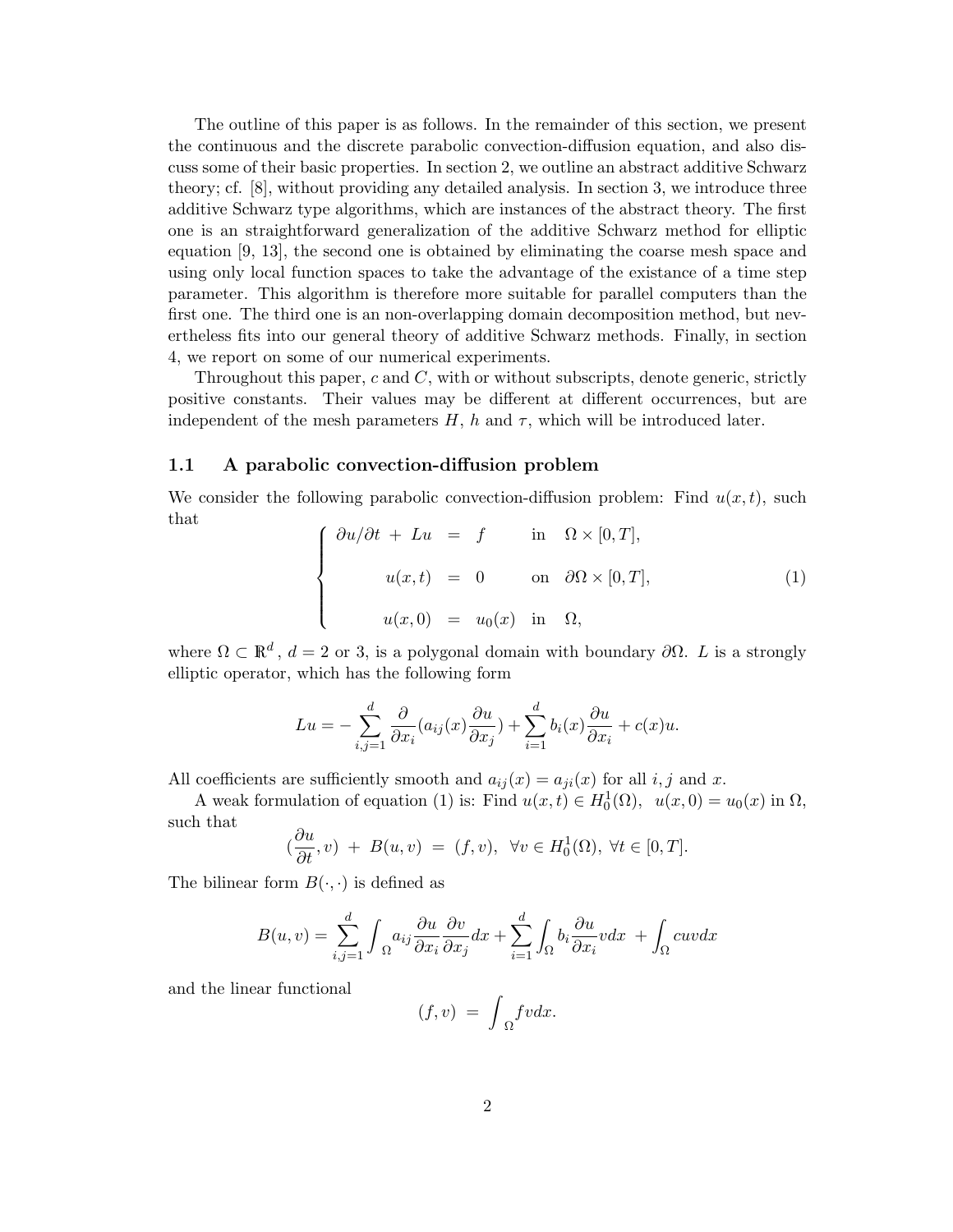We assume that the bilinear form is

- (1) bounded, i.e.  $|B(u, v)| \leq C ||u||_{H_0^1(\Omega)} ||v||_{H_0^1(\Omega)}, \forall u, v \in H_0^1(\Omega)$ , and
- (2) elliptic, i.e.  $|B(u, u)| \ge c ||u||_{H_0^1(\Omega)}^2$ ,  $\forall u \in H_0^1(\Omega)$ .

The existence and uniqueness of the solution of the weak parabolic convectiondiffusion equation present no problems, see [19]. We use two types of time discretization, namely, a backward Euler scheme and a Crank-Nicolson scheme. Let  $\Delta t_n$  be the  $n^{th}$ time step, M the number of steps and  $\sum_{n=1}^{M} \Delta t_n = T$ . For the first scheme, the time discrete problem is

$$
(\frac{u^{n}-u^{n-1}}{\Delta t_{n}},v)+B(u^{n},v)=(f,v),\ \forall v\in H_{0}^{1}(\Omega),
$$

with  $u^0(x,t) = u_0(x)$  and  $n = 1, \dots, M$ . For the second scheme, we have

$$
(\frac{u^{n}-u^{n-1}}{\Delta t_{n}},v)+B(\frac{u^{n}+u^{n-1}}{2},v)=(f,v),\ \forall v\in H_{0}^{1}(\Omega),
$$

with  $u^0(x,t) = u_0(x)$  and  $n = 1, \dots, M$ . Both schemes lead to the following problem: For a given function  $g_{n-1} \in H^{-1}(\Omega)$ , find  $w \in H_0^1(\Omega)$ , such that

$$
D_{\tau}(w,v) \equiv (w,v) + \tau B(w,v) = (g_{n-1},v), \ \forall v \in H_0^1(\Omega), \tag{2}
$$

where  $\tau$  is the time step parameter. For the backward Euler scheme

$$
w = u^{n} - u^{n-1},
$$
  
\n
$$
\tau = \Delta t_{n},
$$
  
\n
$$
(g_{n-1}, v) = \tau((f, v) - B(u^{n-1}, v)),
$$

and for the Crank-Nicolson scheme,

$$
w = u^{n} - u^{n-1},
$$
  
\n
$$
\tau = \Delta t_{n}/2,
$$
  
\n
$$
(g_{n-1}, v) = \tau(2(f, v) - B(u^{n-1}, v)).
$$

The stability of both schemes is well understood, see [19]. In this paper, we focus on the study of fast iterative algorithms for solving the linear systems at each time step. In general,  $D_{\tau}(\cdot,\cdot)$  is not symmetric. For technical reasons, it is convenient to separate the symmetric and the skewsymmetric parts of the bilinear form. We therefore introduce the bilinear forms  $A_{\tau}(u, v) = 1/2(D_{\tau}(u, v) + D_{\tau}(v, u))$ , which is symmetric, and  $N_{\tau}(u, v) = 1/2(D_{\tau}(u, v) - D_{\tau}(v, u))$ , which is skewsymmetric. It is easy to prove that  $N_{\tau}(\cdot, \cdot)$  is bounded in the following sense: There exists a constant C, such that

$$
| N_{\tau}(u,v) | \leq C\tau ||u||_{H_0^1(\Omega)} ||v||_{L^2(\Omega)}, \ \forall u,v \ \in H_0^1(\Omega).
$$

Define the  $\tau$ -norm by  $\|\cdot\|_{\tau(\Omega)}^2 = \|\cdot\|_{L^2(\Omega)}^2 + \tau \|\cdot\|_{H_0^1(\Omega)}^2$ . The following lemma gives the boundness and positive definiteness of  $D_{\tau}(\cdot,\cdot)$ .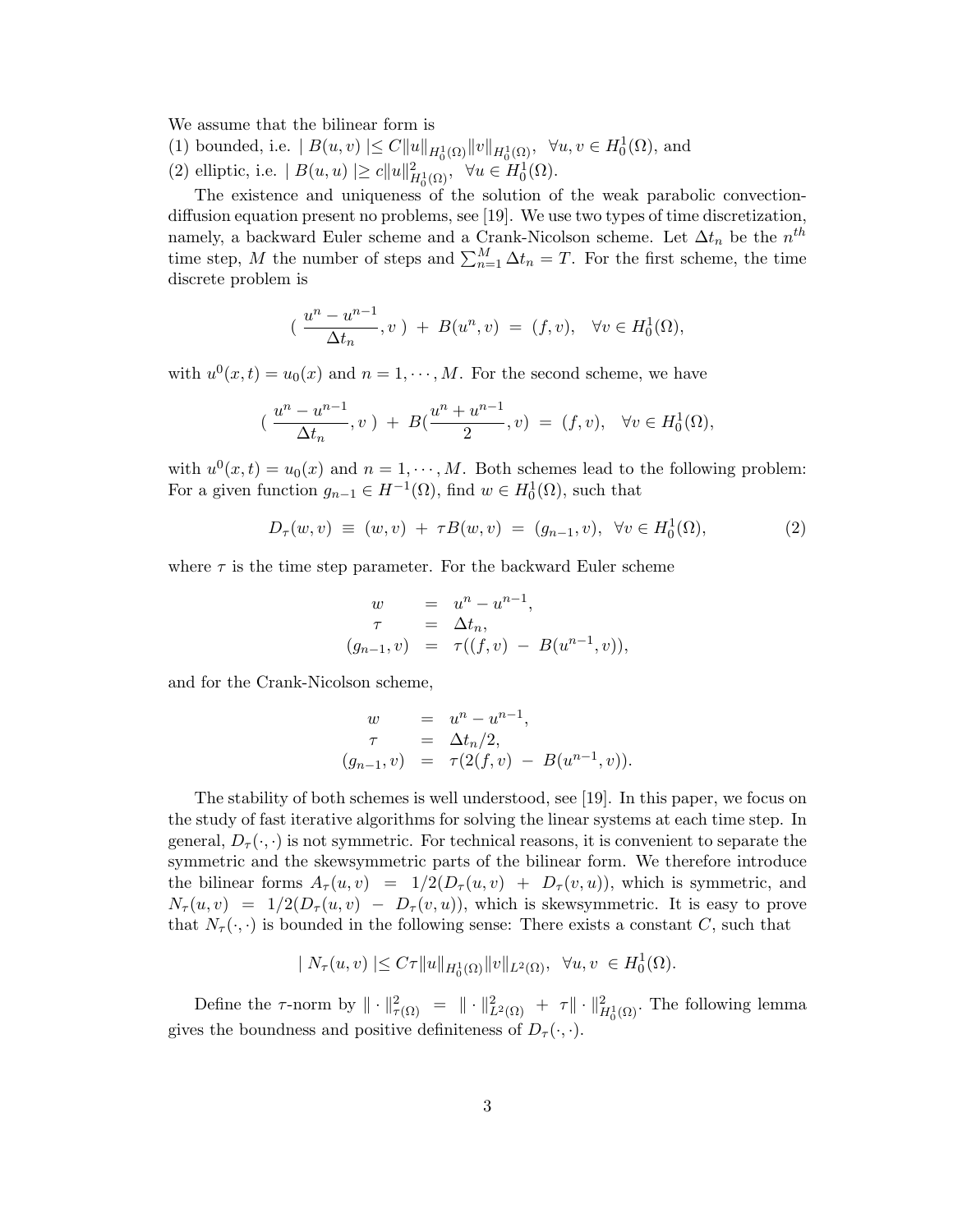**Lemma 1** There exist constants C and  $c > 0$ , which are independent of  $\tau$ , such that  $(1) | D_\tau(u, v) | \leq C ||u||_{\tau(\Omega)} ||v||_{\tau(\Omega)}, \forall u, v \in H_0^1(\Omega)$ (2)  $D_{\tau}(u, u) \geq c||u||^2_{\tau(\Omega)}, \forall u \in H_0^1(\Omega)$  $(3) | A_\tau(u, v)| \leq C ||u||_{\tau(\Omega)} ||v||_{\tau(\Omega)}, \forall u, v \in H_0^1(\Omega)$ (4)  $A_{\tau}(u, u) \geq c||u||^2_{\tau(\Omega)}, \forall u \in H_0^1(\Omega).$ 

The proof follows immediately from the boundedness and ellipticity of  $B(\cdot, \cdot)$ .

If we denote  $||u||_{A_{\tau}} = \sqrt{A_{\tau}(u, u)}$ , then we know from this lemma that the  $A_{\tau}$ -norm is equivalent to the  $\tau$ -norm. We shall use the  $A_{\tau}$ -norm in our discussion. It can be shown, cf Grisvard [18] and Nečas [22], that the solution of  $B(u, v)$  is  $H^{1+\gamma}(\Omega)$ -regular in the following sense. For any  $g \in L^2(\Omega)$ , there exists a solution  $u \in H^{1+\gamma}(\Omega) \cap H_0^1(\Omega)$ of

$$
B(v, u) = (g, v), \ \forall v \in H_0^1(\Omega)
$$

with

$$
|u|_{H^{1+\gamma}(\Omega)} \leq C ||g||_{L^2(\Omega)},
$$

where  $\gamma \in [1/2, 1]$ . Based on this regularity result, we have

**Lemma 2** For any  $g \in L^2(\Omega)$ , the equation

$$
D_{\tau}(v, u) = (g, v), \ \forall v \in H_0^1(\Omega)
$$

has a solution  $u \in H^{1+\gamma}(\Omega) \cap H_0^1(\Omega)$  that satisfies  $||u||_{H^{1+\gamma}(\Omega)} \leq C/\tau ||g||_{L^2(\Omega)}$ .

**Proof:** Consider the equality

$$
(u, u) + \tau B(u, u) = (g, u).
$$

Since  $B(u, u) \geq 0$ , we have  $||u||_{L^2(\Omega)} \leq ||g||_{L^2(\Omega)}$ , which implies that  $||u - g||_{L^2(\Omega)} \leq$  $2||g||_{L^2(\Omega)}$ . On the other hand, we have

$$
B(v, u) = ((g - u)/\tau, v), \quad \forall v \in H_0^1(\Omega).
$$

By using the regularity result of  $B(\cdot, \cdot)$ , we complete the proof.  $\Box$ 

### 1.2 A finite element approximation

We solve equation (2) by a conformal Galerkin finite element method. For simplicity, we use piecewise linear triangular elements in  $\mathbb{R}^2$  and the corresponding tetrahedral elements in  $\mathbb{R}^3$ . In this subsection, we introduce a two level triangulation of  $\Omega$ , the corresponding finite element spaces and the Galerkin equation.

For a given polygonal region  $\Omega \in \mathbb{R}^d$ , let  $\{\Omega_i\}$  be a shape regular finite element triangulation of  $\Omega$  and H the maximal diameter of these  $\Omega_i$ 's. We sometimes refer  $\Omega_i$ as a substructure and  $\{\Omega_i\}$  as the coarse mesh or H-level triangulation of  $\Omega$ .

We further divide each substructure  $\Omega_i$  into smaller triangles, denoted as  $\tau_i^j$  $j, j =$  $1, \cdots$ . We assume that  $\{\tau_i^j\}$  $\binom{J}{i}$  form a shape regular finite element triangulation of  $\Omega$  and h is the maximal diameter of  $\tau_i^j$  $i$ . We call  $\{\tau_i^j\}$  $i$ <sup>1</sup>/<sub>i</sub>} the fine mesh or *h*-level triangulation of Ω.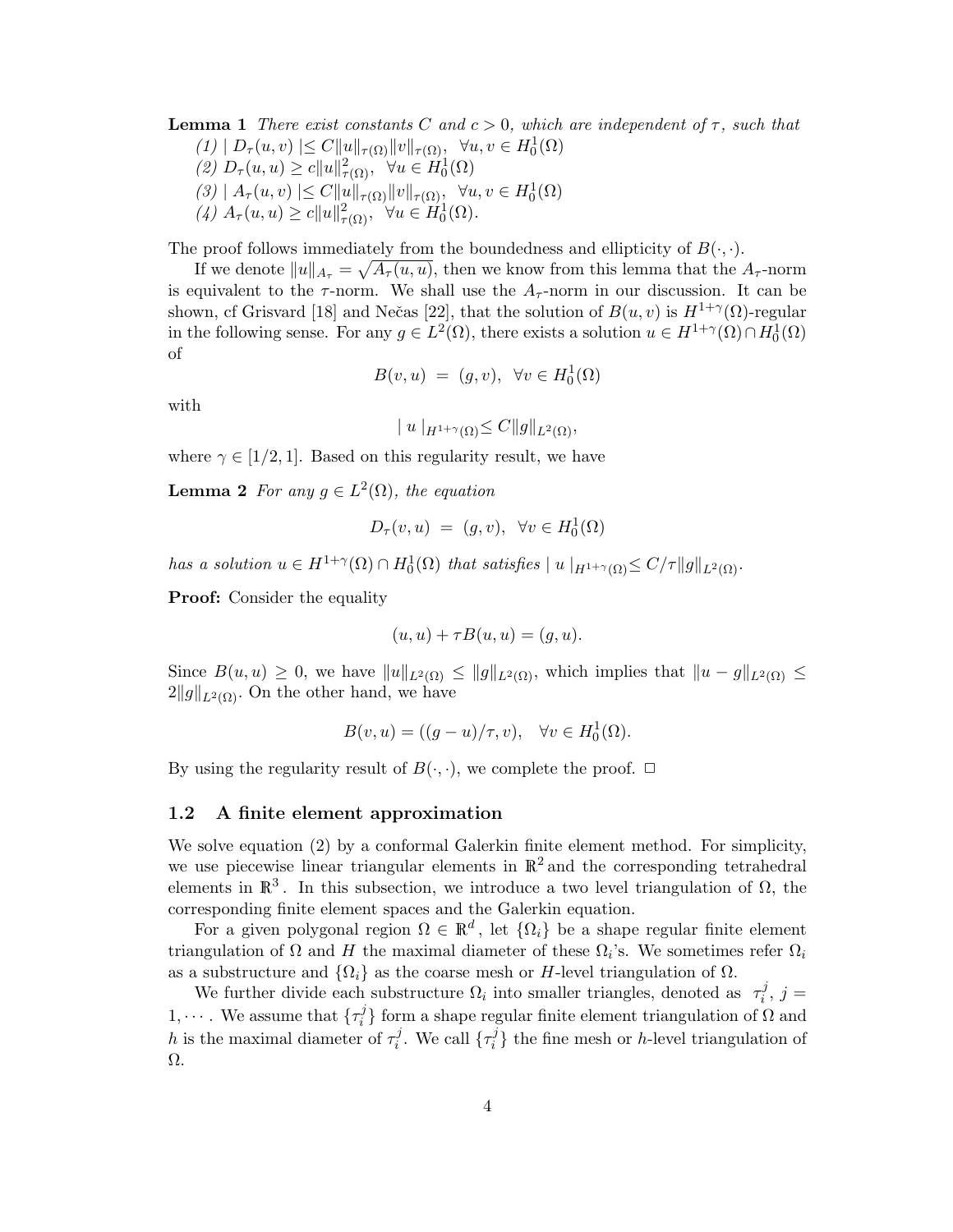We next define the piecewise linear finite element function spaces over both  $H$ -level and h-level triangulations of  $\Omega$ .

$$
V^H = \{v^H \mid \text{ continuous on } \Omega, v^H |_{\Omega_i} \text{ linear on } \Omega_i, \forall i, v^H = 0 \text{ on } \partial\Omega\}
$$

and

$$
V^h = \{v^h \mid \text{ continuous on } \Omega, v^h \mid_{\tau_i^j} \text{ linear on } \tau_i^j, \ \forall i, \ v^h = 0 \text{ on } \partial \Omega\}
$$

It is obvious that  $V^H \subset V^h$ . We also use the notations

$$
\Lambda^h = \{x \mid \in \text{interior nodes of } h - \text{level subdivision}\}
$$

and

 $\Lambda^H = \{x \in \text{interior nodes of } H - \text{level subdivision}\}.$ 

To obtain a fully discrete problem, we discretize equation (2) in space by using a Galerkin finite element method and the subspace  $V^h \subset H_0^1(\Omega)$ . The Galerkin approximation of equation (2) reads as follows: Find  $\mathbf{u}^{h} \in V^{h}$ , such that

$$
D_{\tau}(\mathbf{u}^h, v^h) = (g, v^h), \ \forall v^h \in V^h.
$$
 (3)

Here  $g$  is different for different time discretizations. The existence and uniqueness of  $\mathbf{u}^h$  has been extensively studied in the literature, see [1, 19]. By using the nodal basis functions, equation (3) can be transformed into a linear system of equations, which is usually large and sparse, but not well conditioned. It is well known that the efficiency of any iterative methods to be used to solve this linear system of equations depends strongly on the conditioning of the stiffness matrix. The main focus of this paper is to provide some effective preconditioning techniques for solving this equation.

### 2 An abstract theory for the additive Schwarz method

In this section, we present an abstract theory developed in [8] for the additive Schwarz method. Interested reader should see  $[8]$  for detailed proof. Let V be a Hilbert space of real functions defined on  $\Omega \subset \mathbb{R}^d$  with an inner product  $(u, v)_V$  and the corresponding norm  $||u||_V$ . Let  $\omega$  be a subdomain of  $\Omega$ . We define  $(u, v)_{V(\omega)}$  to be the restriction of the inner product to  $\omega$ .

Let  $\mathcal{B}(\cdot, \cdot)$  be a bilinear form on  $V \times V$  and  $\mathcal{F}(\cdot)$  a linear functional on V such that •  $\mathcal{B}(\cdot,\cdot)$  is continuous; in particular  $|\mathcal{B}(u,v)| \leq C ||u||_{V(\omega)} ||v||_{V(\omega)}, \ \forall u, v \in V$ ,

where  $\omega = {\text{supp } u} \cap {\text{supp } v}.$ 

•  $\mathcal{B}(\cdot, \cdot)$  is V-elliptic, i.e.  $\mathcal{B}(u, u) \ge c \|u\|_{V}^{2}$ ,  $\forall u \in V$ .

•  $\mathcal{F}(\cdot)$  is continuous, i.e.  $|\mathcal{F}(u)| \leq C ||u||_V$ ,  $\forall u \in V$ .

We define  $\mathcal{A}(u, v) = 1/2(\mathcal{B}(u, v)+\mathcal{B}(v, u))$ , a symmetric bilinear form, and  $\mathcal{N}(u, v) =$  $1/2(\mathcal{B}(u, v) - \mathcal{B}(v, u))$ , which is skewsymmetric.

It follows from the assumptions on  $\mathcal{B}(u, v)$  that  $\mathcal{A}(u, v)$  is elliptic and continuous in the same sense as  $\mathcal{B}$ . This implies that the norm corresponding to  $\mathcal{A}(\cdot, \cdot)$  is equivalent to the V-norm. In the following, we can therefore use  $(\cdot, \cdot)_{\mathcal{A}}$ , instead of  $(\cdot, \cdot)_{V}$ .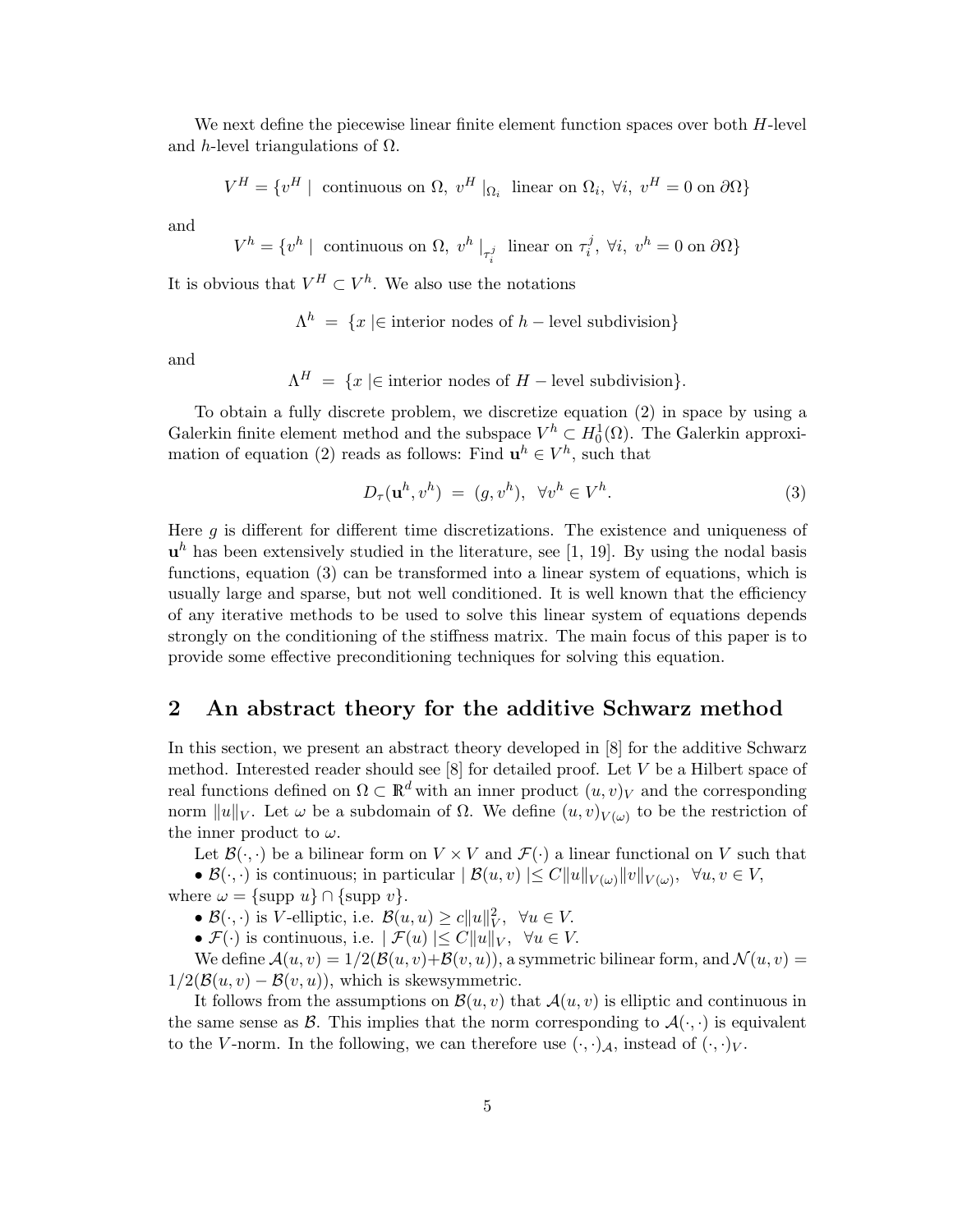We are interested in solving the problem that reads as follows: Find  $\mathbf{u} \in V$ , such that

$$
\mathcal{B}(\mathbf{u}, v) = \mathcal{F}(v), \quad \forall v \in V. \tag{4}
$$

Let  $V_i$ ,  $i = 0, \dots, N$ , be subspaces of V, such that  $V = V_0 + \dots + V_N$ , i.e., for any  $v \in V$ , there exist  $v_i \in V_i$ ,  $i = 0, \dots, N$ , such that  $v = v_0 + \dots + v_N$ . Moreover, we assume that there exists a constant  $C_0^2$  such that

$$
\sum_{i=0}^{N} \|v_i\|_{V(\omega_i)}^2 \le C_0^2 \|v\|_V^2, \quad \forall v \in V,
$$
\n(5)

where  $\omega_i$  is the support of  $V_i$ , i.e. the union of the supports of all functions in  $V_i$ .

This is usually called the bounded decomposition lemma. Note that the constant  $C_0^2$  may depend on the number of subregions N and also on some other parameters of  $V$ , which may be introduced in particular applications.

We also assume that there exists a constant  $C_{\omega}$ , such that

$$
\sum_{i=0}^{N} \|v\|_{V(\omega_i)}^2 \le C_{\omega} \|v\|_V^2, \quad \forall v \in V.
$$
 (6)

In fact this constant  $C_{\omega}$  is the maximal number of  $\omega'_{i}$  $s_i$ 's to which any point  $x \in \Omega$  can belong.

For each subspace  $V_i$ ,  $0 \le i \le N$ , we define a projection  $P_i^{\mathcal{B}} = P_{V_i}^{\mathcal{B}} : V \longrightarrow V_i$ , with respect to the bilinear form  $\mathcal{B}(\cdot, \cdot)$ , as the solution of

$$
\mathcal{B}(P_i^{\mathcal{B}} u, v) = \mathcal{B}(u, v), \ \forall v \in V_i.
$$

Let us denote  $P_0^B = P_0^B + \cdots + P_N^B : V \longrightarrow V$  and  $\mathbf{b} = P_0^B \mathbf{u} + \cdots + P_N^B \mathbf{u}$ , where each component  $P_i^{\mathcal{B}}$ **u** can be obtained, without a priori knowledge the solution **u**, by solving

$$
\mathcal{B}(P_i^{\mathcal{B}}\mathbf{u},v) = \mathcal{F}(v), \quad \forall v \in V_i.
$$

The additive Schwarz algorithm can be stated as: Find the solution  $\bf{u}$  of equation (4) by solving the following equation.

$$
P^{\mathcal{B}}\mathbf{u} = \mathbf{b}.\tag{7}
$$

We often refer to this equation as the derived equation with respect to the bilinear form  $\mathcal{B}(\cdot, \cdot)$  and the decomposition  $\{V_i\}$ , see [8, 13, 14]. The following theorem is easy to establish.

**Theorem 1** If the operator  $P^{\mathcal{B}}$  is invertible, then the equations (4) and (7) have the same solution.

In practice, the operator  $P^{\mathcal{B}}$  can be constructed in terms of the original stiffness matrix and the inverse of some small matrices. The inverse of the small matrices are imbedded, by zero, in a larger matrix. The explicit matrix for  $P^{\mathcal{B}}$  is normally not known. However, the matrix-vector-product  $P^{\mathcal{B}}u$ , which is all that is needed,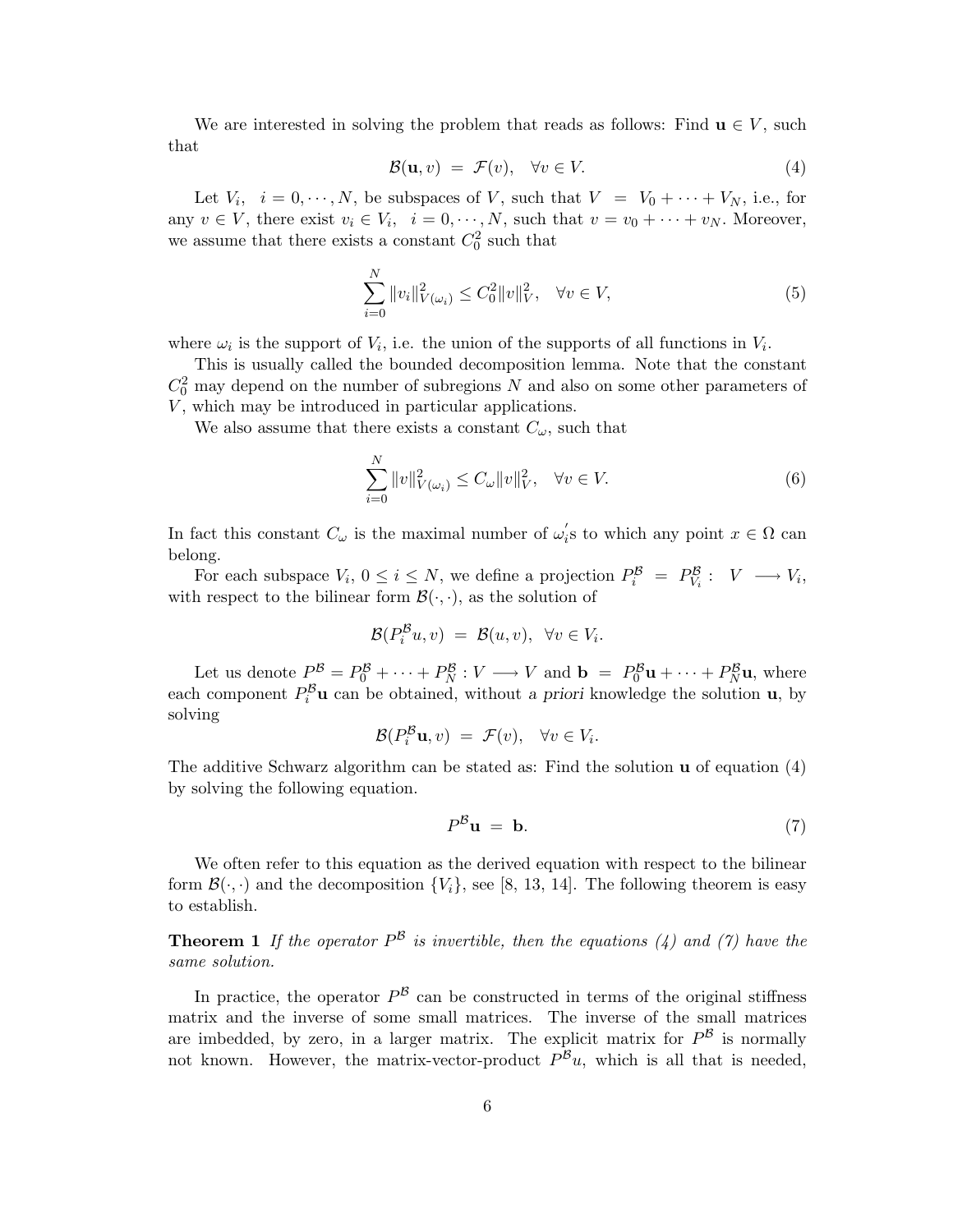can be computed by solving a linear system of equations for each subregion. In the following theorem, we summerize the bounds of the operator  $P^{\mathcal{B}}$ , which determine the convergence rate of the iterative method used to solve (7). The result was established in [8].

**Theorem 2** (1) There exists a constant  $C$ , such that

$$
||P^{\mathcal{B}}u||_{\mathcal{A}} \le CC_{\omega}||u||_{\mathcal{A}}, \quad \forall u \in V.
$$

(2) There exists a constant  $c > 0$ , independent of  $C_0$ , such that

$$
||P^{\mathcal{B}}u||_{\mathcal{A}} \ge cC_0^{-2}||u||_{\mathcal{A}}, \quad \forall u \in V.
$$

(3) If there exists  $0 < \delta < 1$ , such that  $| \mathcal{N}(u, P^B u) | \leq \delta \mathcal{B}(u, P^B u)$ ,  $\forall u \in V$ , then

$$
(u, P^{\mathcal{B}}u)_{\mathcal{A}} \ge c(1-\delta)C_0^{-2}(u, u)_{\mathcal{A}}, \ \ \forall u \in V,
$$

where  $c > 0$  is independent of  $C_0$  and  $\delta$ .

It is interesting to note that under similar assumptions for the bilinear forms and the skewsymmetric part, an abstract theory for multiplicative Schwarz methods can also be established, see [10].

### 3 Methods for parabolic convection-diffusion problems

In this section, we apply the abstract additive Schwarz method to parabolic convectiondiffusion problems. Three algorithms of this type are discussed, namely, an additive Schwarz method  $(A \square M)$  for problems in  $\mathbb{R}^2$  and  $\mathbb{R}^3$ , a modified  $A \square M$  for problems in  $\mathbb{R}^2$  and an iterative substructuring method  $(I\mathcal{S}M)$  for problems in  $\mathbb{R}^2$ . The convergence rates are given in Theorem 3 - 5.

# 3.1 An additive Schwarz method for problems in  $\mathbb{R}^2$  and  $\mathbb{R}^3$

The additive Schwarz method was introduced by Dryja and Widlund [13] for elliptic problems. In this section, we generalize the method to parabolic convection-diffusion problems.

We first introduce our basic decomposition of  $\Omega$  and the corresponding projections. We first extend each subregion  $\Omega_i$ , introduced in section 1.2, to obtain  $\Omega_i^{\tilde{i}}$ , such that  $\Omega_i \subset \overline{\Omega}'_i$  $i_{i}$  and such that there exists a constant  $\alpha > 0$  such that

$$
distance(\partial \Omega_i', \partial \Omega_i \cap \Omega) \geq \alpha H, \ \forall i.
$$

We suppose that  $\partial\Omega_i'$  does not cut through any h-level elements. We make the same constructions for the subregions that meet the boundary except that we cut off the parts that are outside  $\Omega$ . To simplify the notations, we also denote  $\Omega'_{0} = \Omega$ .

It is easy to see that the finite element space  $V^h$  can be decomposed into the sum of the coarse mesh function space  $V^H$  and a number of spaces which are supported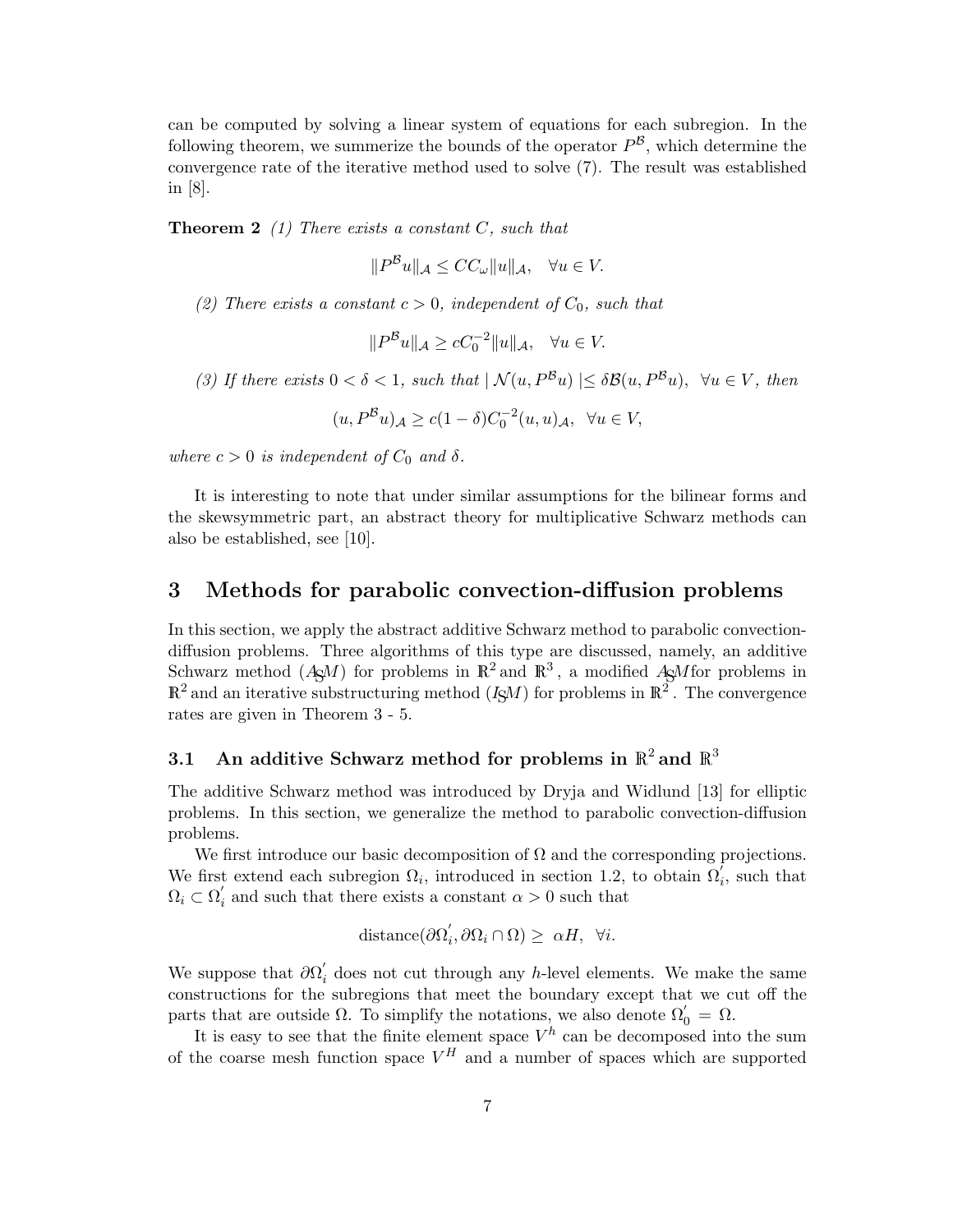only in subregions  $\Omega'_i$ , i.e.  $V^h = V_0^h + V_1^h + \cdots + V_N^h$ , where  $V_0^h = V^H$  and  $V_i^h = V^h \cap H_0^{\overline{1}}(\Omega'_i).$ 

Let  $P_i^{D_{\tau}}$  be the projection from  $V^h$  to  $V_i^h$  with respect to the bilinear form  $D_{\tau}(\cdot, \cdot)$ , and  $P^{D_{\tau}} = P_0^{D_{\tau}} + \cdots + P_N^{D_{\tau}}$ . We obtain the derived equation with respect to the bilinear form  $D_{\tau}(\cdot, \cdot)$  and the decomposition  $\{V_i^h\},$ 

$$
P^{D_{\tau}}u^{h} = g_{n-1}'.
$$
\n(8)

Here  $g'_{n-1}$  can be computed without a priori knowledge of the solution  $u^h$  as described in the abstract theory. We will prove that this derived system is uniformly well conditioned under certain conditions, i.e., that the condition number of  $P^{D_{\tau}}$  does not change if (1) we refine the fine mesh size h to increase the accuracy;  $(2)$  we refine the coarse mesh size  $H$ , increasing the number of subproblems for parallel computing purpose; (3) we increase the time step  $\tau$ .

**Theorem 3** (1) There exists a constant  $C_p$ , such that

$$
||P^{D_{\tau}}u^h||_{A_{\tau}} \leq C_p||u^h||_{A_{\tau}}, \quad \forall u^h \in V^h.
$$

(2) There exists a constant  $c > 0$ , such that

$$
||P^{D_\tau}u^h||_{A_\tau}\geq c||u^h||_{A_\tau},\quad \forall u^h\in V^h.
$$

(3) If  $c_{H,\tau} = \max\{H, H^{\gamma}\sqrt{H^2/\tau + 1}\}$  is small enough, i.e.  $0 < c_{H,\tau} \le \tilde{c}_0$ , then there exists a constant  $c_p(\tilde{c}_0) > 0$ , such that

$$
(u^h, P^{D_\tau}u^h)_{A_\tau} \geq c_p(\tilde{c}_0)(u^h, u^h)_{A_\tau}, \ \ \forall u^h \in V^h.
$$

#### Remarks:

(a) The problem is selfadjoint if the first order terms of L vanish and then it can be seen easily that the operator  $P^{D_{\tau}}$  is symmetric with respect to  $A_{\tau}$ -norm. The standard conjugate gradient method in  $A_{\tau}$ -norm can therefore be used. Theorem 3 shows that the derived linear system is optimal for the conjugate gradient method in the sense that the rate of convergence does not depend on the mesh parameters  $H$  and  $h$ , nor on the time step size  $\tau$ .

(b) Since, in general, (8) is a nonsymmetric but positive definite system, we can use the GMRES [16, 23] method to solve it. We use the  $(\cdot, \cdot)_{A_{\tau}}$  inner product.

(c) In general,  $\tilde{c}_0$  depends on the coefficients of the first order terms in L, the ellipticity constant of  $D_{\tau}$ , the bounds on  $D_{\tau}$  and also on the geometry of the domain  $\Omega$ , which is reflected in γ. We do not have an explicit relation between  $\tilde{c}_0$  and the skewsymmetric part of L. From the proof of the lower bound, we know that as the skewsymmetric coefficients in L increase,  $\tilde{c}_0$  decreases.

In order to prove the theorem, we need only to show that all the assumptions of Theorem 2 hold and, in addition, that all the constants that appear in that abstract result are independent of the mesh parameters  $H$ , h and  $\tau$ . We begin by establishing some lemmas, which contain most of the basic results.

The following lemma is well known.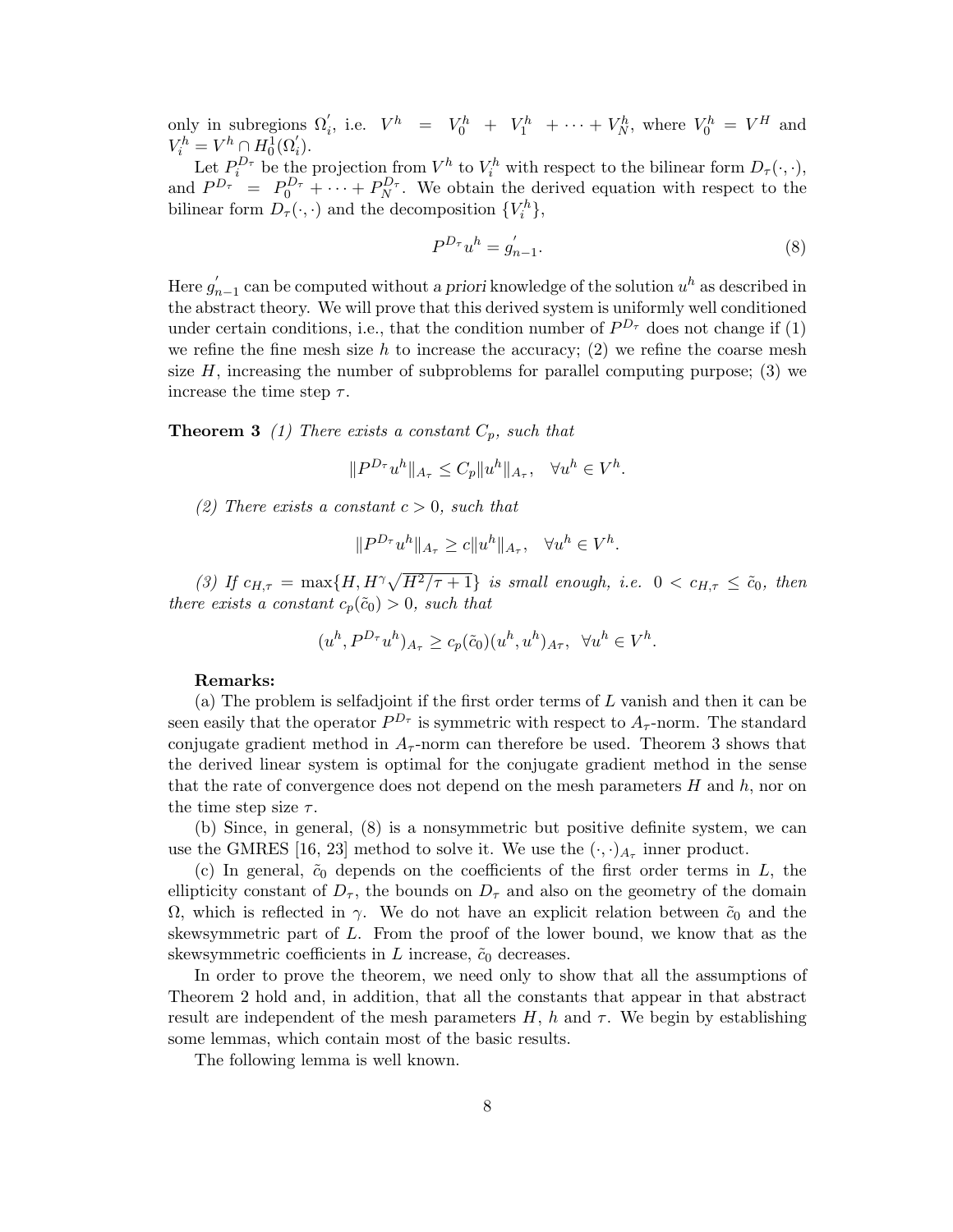**Lemma 3** There exist two constants  $c > 0$  and C, which depend only on the shape regularity of the finite element subdivision of  $\Omega$ , such that

$$
ch^d \sum_{x_i \in \Lambda^h} (u^h(x_i))^2 \le ||u^h||^2_{L^2(\Omega)} \le Ch^d \sum_{x_i \in \Lambda^h} (u^h(x_i))^2, \ \forall u^h \in V^h.
$$

The statement is also true if we replace  $V^h$  by  $V^H$  and h by H.

**Lemma 4** For all  $u^h \in V^h$ , there exist  $u_i^h \in V_i^h$ ,  $i = 0, 1, \dots, N$ , such that

$$
u^h\ =\ \sum_{i=0}^N u^h_i
$$

and there exists a constant  $C$ , which is independent of h and  $H$ , such that

$$
\sum_{i=0}^N \|u_i^h\|_{A_\tau(\Omega_i')}^2 \leq C \|u^h\|_{A_\tau}^2.
$$

**Proof:** A proof can be found in [14] for the  $H_0^1$  norm. Thus, our only task is to show that the same estimate holds for the  $L^2$  norm. The construction of  $u_i^h$ ,  $i =$  $0, 1, \dots, N$  is the same as that of [14]. Let  $Q_H$  be the  $L^2$  projection into the coarse mesh space defined as

$$
(Q_H u^h, v^H) = (u^h, v^H), \ \forall v^H \in V^H.
$$

We take  $u_0^h = Q_H u^h$ ,  $w^h = u^h - Q_H u^h$ , and then set  $u_i^h = I_h(\theta_i(w^h))$ , where  $\{\theta_i\}$  is a partition of unity and  $\theta_i$  belongs to  $C_0^{\infty}(\Omega'_i)$ . It can be arranged so that  $\nabla \theta_i$  is bounded by  $const/H$ .  $I<sub>h</sub>$  is a interpolation operator which uses the function values at the h-level nodes only. Because  $Q_H u^h$  is the  $L^2$  projection, we have

$$
||Q_H u^h||_{L^2(\Omega)}^2 \le ||u^h||_{L^2(\Omega)}^2.
$$
\n(9)

Next, we prove the  $L^2(\Omega)$  boundness for the other  $u_i^h$ . By using Lemma 3 for each  $\Omega_i'$ i ,

$$
\sum_{i=1}^N \|I^h(\theta_i w^h)\|_{L^2(\Omega_i')}^2 \le Ch^2 \sum_{i=1}^N (\sum_{x_j \in \Lambda^h \cap \Omega_i'} ((\theta_i w^h)(x_j))^2).
$$

Since  $| \theta_i | \leq 1, i = 1, \cdots, N$ , and  $\{ \Omega'_i \}$  $\binom{1}{i}$  is a finite covering of  $\Omega$ , the right hand side can be bounded by  $h^2 \sum_{x_i \in \Lambda^h} (w^h(x_i))^2$ . Using Lemma 3 again, we obtain

$$
\sum_{i=1}^{N} \|u_i^h\|_{L^2(\Omega_i')}^2 \le C \|w^h\|_{L^2(\Omega)}^2 \le C \|u^h\|_{L^2(\Omega)}^2.
$$
\n(10)

We conclude the proof by combining the estimates (9) and (10) and the estimate in the  $H_0^1$  norm.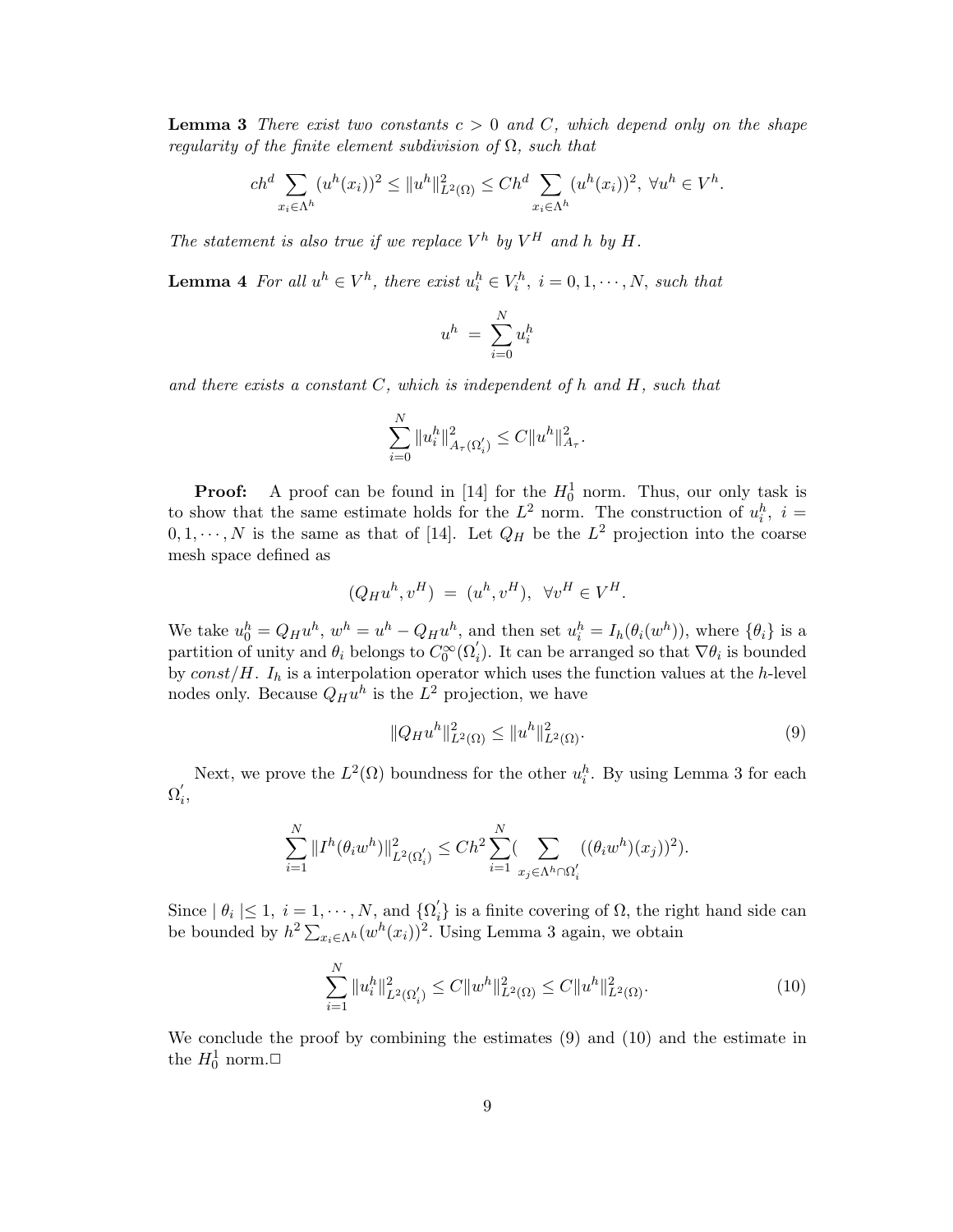**Lemma 5** For any  $w \in H_0^1(\Omega) \cap H^{1+\gamma}(\Omega)$ , there exists a  $w^H \in V^H$ , such that  $||w - w^H||_{\tau(\Omega)} \leq C H^{\gamma} \sqrt{\frac{\lambda}{2}}$  $H^2 + \tau \mid w \mid_{H^{1+\gamma}(\Omega)}$ .

**Proof:** For any given w, let  $w^H$  be the solution of

 $a(w^H, v) = a(w, v), \quad \forall v \in V^H,$ 

where  $a(u, v) = \int_{\Omega} \nabla u \nabla v d\Omega$ . By classical finite element theory, we know that

$$
||w - w^H||_{H_0^1(\Omega)} \leq C H^\gamma |w|_{H^{1+\gamma}(\Omega)},
$$
  

$$
||w - w^H||_{L^2(\Omega)} \leq C H^{1+\gamma} |w|_{H^{1+\gamma}(\Omega)}.
$$

Hence, we have  $||w - w^H||_{\tau(\Omega)} \leq C H^{\gamma} \sqrt{\frac{C}{\eta}}$  $\overline{H^2+\tau}\mid w\mid_{H^{1+\gamma}(\Omega)}$  .  $\Box$ 

**Lemma 6** There exists a constant C, which is independent of H and  $\tau$ , such that

$$
||u^h - P_0^{D_\tau} u^h||_{L^2(\Omega)} \leq C H^\gamma(\sqrt{H^2 + \tau}/\tau)||u^h||_{\tau(\Omega)}, \ \ \forall u^h \in V^h.
$$

**Proof:** We first establish a bound for the  $\tau$ -norm. It is easy to verify that

$$
D_{\tau}(u^{h} - P_{0}^{D_{\tau}}u^{h}, u^{h} - P_{0}^{D_{\tau}}u^{h}) = D_{\tau}(u^{h} - P_{0}^{D_{\tau}}u^{h}, u^{h}).
$$

Using Lemma 1, we get the estimate

$$
||u^h - P_0^{D_\tau} u^h||_{\tau(\Omega)} \leq C||u^h||_{\tau(\Omega)}.
$$

The  $H_0^1(\Omega)$  (or  $\tau$ -norm) estimate and Nitsche's trick give the  $L^2(\Omega)$  estimate. We have

$$
||u^h - P_0^{D_{\tau}} u^h||_{L^2(\Omega)} = \sup_{||v||_{L^2(\Omega)} \neq 0} \frac{(u^h - P_0^{D_{\tau}} u^h, v)}{||v||_{L^2(\Omega)}}.
$$

For any fixed  $v \in L^2(\Omega)$ , we form an auxiliary problem: Find  $w \in H^{1+\gamma}(\Omega) \cap H_0^1(\Omega)$ , such that

$$
D_{\tau}(\phi, w) = (\phi, v), \ \forall \phi \in H_0^1(\Omega).
$$

By Lemma 2, we have  $|w|_{H^{1+\gamma}(\Omega)} \le C/\tau ||v||_{L^2(\Omega)}$ . Let  $\phi = u^h - P_0^{D_{\tau}} u^h \in H_0^1(\Omega)$ . Then

$$
(uh - P0D\tau uh, v) = D\tau (uh - P0D\tau uh, w).
$$

Let  $w^H$  be the  $V^H$  approximation of w obtained in Lemma 5. Since  $w^H \in V^H$ , we have

$$
\|D_{\tau}(u^{h} - P_{0}^{D_{\tau}}u^{h}, w)\| = \|D_{\tau}(u^{h} - P_{0}^{D_{\tau}}u^{h}, w - w^{H})\|
$$
  
\n
$$
\leq C\|u^{h} - P_{0}^{D_{\tau}}u^{h}\|_{\tau(\Omega)}\|w - w^{H}\|_{\tau(\Omega)}
$$
  
\n
$$
\leq C H^{\gamma}\sqrt{H^{2} + \tau}\|u^{h}\|_{\tau(\Omega)}\|w\|_{H^{1+\gamma}(\Omega)}.
$$

Combining the above results, we obtain

$$
||u^h - P_0^{D_\tau} u^h||_{L^2(\Omega)} \leq C H^\gamma(\sqrt{H^2 + \tau}/\tau)||u^h||_{\tau(\Omega)}.
$$

In the next lemma, we estimate the contribution from the skewsymmetric part  $N_{\tau}(\cdot,\cdot)$ . We show that it is a lower order term compared with the symmetric part, and that it can be controlled if the coarse mesh size is fine enough.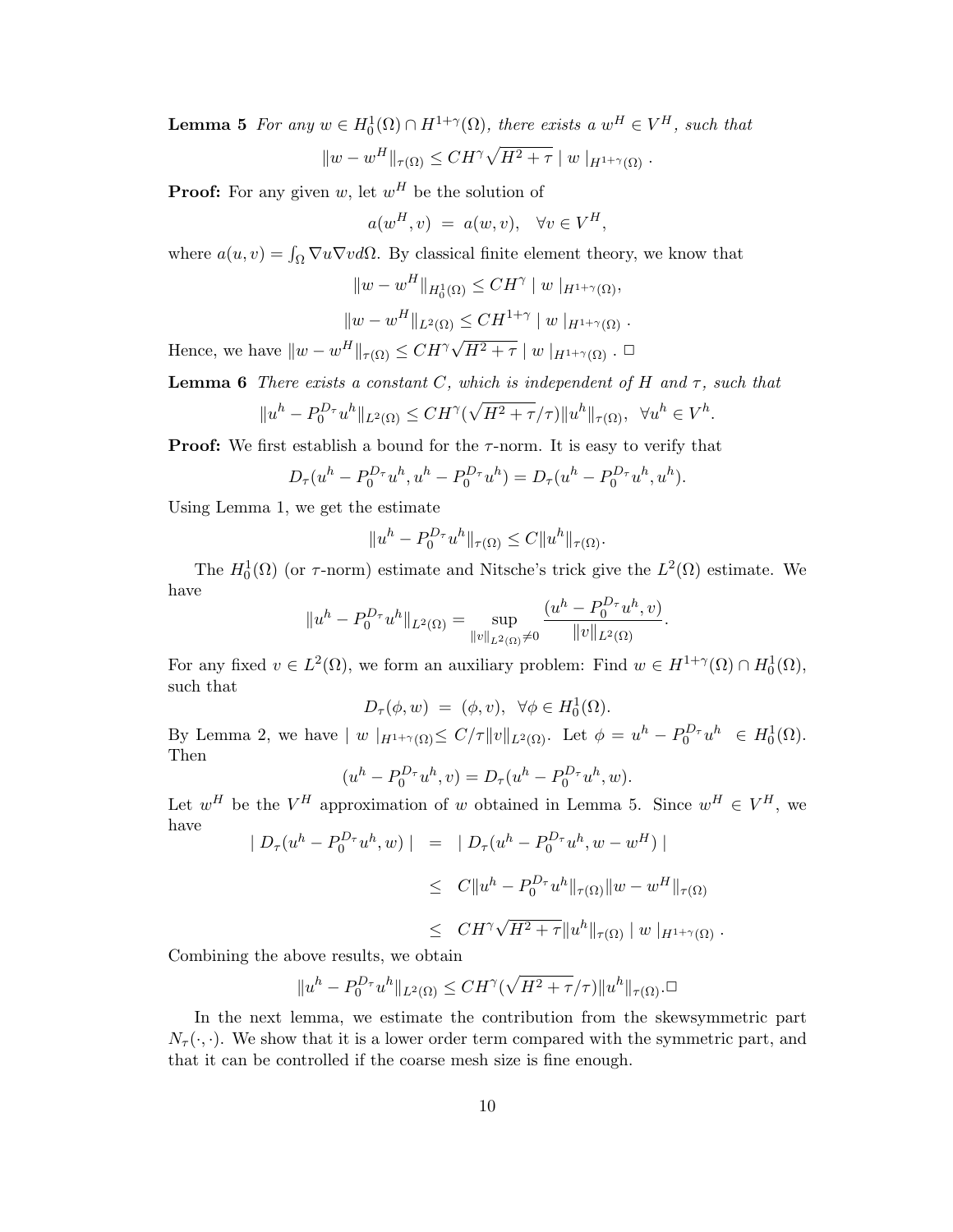**Lemma 7** If  $\max\{H, H^{\gamma}\sqrt{H^2/\tau + 1}\}$  is small enough, there exists a constant  $0 < \delta <$ 1, such that

$$
|N_{\tau}(u^h, P^{D_{\tau}}u^h)| \leq \delta D_{\tau}(u^h, P^{D_{\tau}}u^h), \ \forall u^h \in V^h.
$$

**Proof:** Since  $N_{\tau}(P_i^{D_{\tau}}u^h, P_i^{D_{\tau}}u^h) = 0$ , it is easy to verify that

$$
| N_{\tau}(u^{h}, P^{D_{\tau}}u^{h}) | \leq \sum_{i=0}^{N} | N_{\tau}(P_{i}^{D_{\tau}}u^{h}, u^{h}-P_{i}^{D_{\tau}}u^{h}) |.
$$

Therefore, we need only to estimate the right hand side of the above inequality. Since the coarse mesh projection  $P_0^{D_{\tau}}$  is special, we consider it separately using Lemma 6.  $(1) i = 0; By Lemma 6$ 

$$
\|N_{\tau}(P_{0}^{D_{\tau}}u^{h},u^{h}-P_{0}^{D_{\tau}}u^{h})\| \leq C\tau \|P_{0}^{D_{\tau}}u^{h}\|_{H_{0}^{1}(\Omega)}\|u^{h}-P_{0}^{D_{\tau}}u^{h}\|_{L^{2}(\Omega)}
$$
  

$$
\leq CH^{\gamma}\sqrt{H^{2}+\tau}\|P_{0}^{D_{\tau}}u^{h}\|_{H_{0}^{1}(\Omega)}\cdot\|u^{h}\|_{\tau(\Omega)}.
$$

It is easy to see that  $\sqrt{\tau} ||v||_{H_0^1(\Omega)} \le ||v||_{\tau(\Omega)}$ . Hence,

$$
\|N_\tau(P_0^{D_\tau}u^h,u^h-P_0^{D_\tau}u^h)\|\leq CH^\gamma\sqrt{H^2/\tau+1}\|P_0^{D_\tau}u^h\|_{\tau(\Omega)}\|u^h\|_{\tau(\Omega)}.
$$

From the definition of  $P_0^{D_{\tau}}$ , we have

$$
D_{\tau}(P_0^{D_{\tau}}u^h, P_0^{D_{\tau}}u^h) = D_{\tau}(u^h, P_0^{D_{\tau}}u^h).
$$

 $\mathcal{L}_{\mathcal{A}}$ 

We thus have, by Lemma 1,  $||P_0^{D_{\tau}}u^h||_{\tau(\Omega)} \leq C||u^h||_{\tau(\Omega)}$ .

Therefore, the first term can be bounded as follows

$$
| N_{\tau}(P_0^{D_{\tau}}u^h, u^h - P_0^{D_{\tau}}u^h) | \leq CH^{\gamma} \sqrt{H^2/\tau} + 1 \|u^h\|_{\tau(\Omega)}^2.
$$
  
\n(2)  $i \neq 0$ :  
\n
$$
| N_{\tau}(P_i^{D_{\tau}}u^h, u^h - P_i^{D_{\tau}}u^h) | \leq C\tau \|P_i^{D_{\tau}}u^h\|_{L^2(\Omega_i')}(\|u^h\|_{H_0^1(\Omega_i')} + \|P_i^{D_{\tau}}u^h\|_{H_0^1(\Omega_i')})
$$
  
\n
$$
\leq C\sqrt{\tau} \|P_i^{D_{\tau}}u^h\|_{L^2(\Omega_i')}(\|u^h\|_{\tau(\Omega_i')} + \|P_i^{D_{\tau}}u^h\|_{\tau(\Omega_i')}).
$$

The first factor can be estimated by using Friedrich's inequality. Since  $P_i^{D_{\tau}}u^h \in H_0^1(\Omega_i)$ and the diameter of  $\Omega_i'$  is of order H, we have

$$
\|P_i^{D_\tau}u^h\|_{L^2(\Omega_i')}\leq CH \|P_i^{D_\tau}u^h\|_{H^1_0(\Omega_i')}.
$$

By the definition of  $P_i^{D_{\tau}},$ 

$$
D_{\tau}(P_i^{D_{\tau}}u^h, P_i^{D_{\tau}}u^h) = D_{\tau}(u^h, P_i^{D_{\tau}}u^h).
$$

We obtain, by Lemma 1,  $||P_i^{D_{\tau}}u^h||_{\tau(\Omega_i')} \leq C||u^h||_{\tau(\Omega_i')}$ .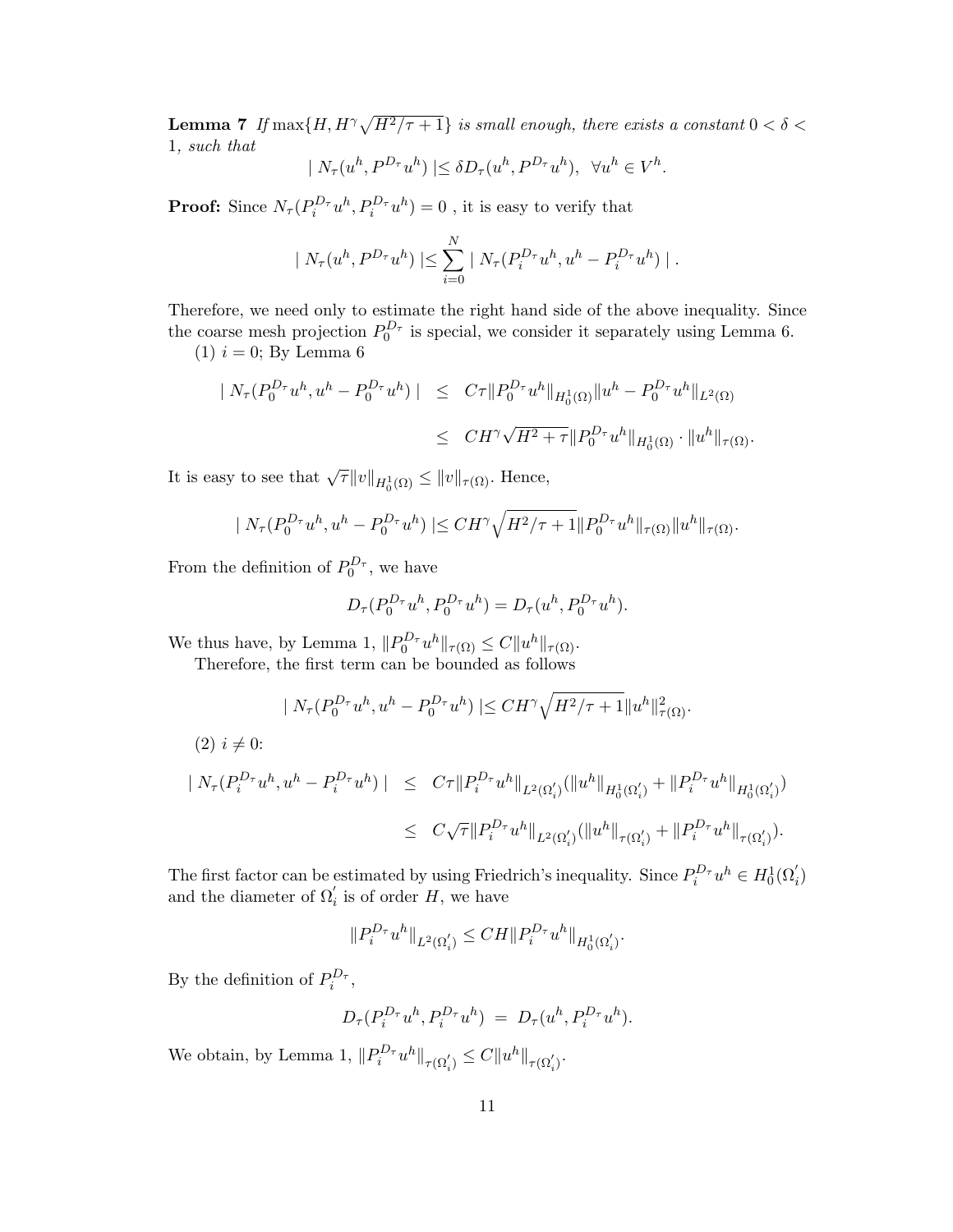Combining these inequalities, we obtain

$$
|N_{\tau}(P_i^{D_{\tau}}u^h, u^h - P_i^{D_{\tau}}u^h)| \leq C H ||u^h||^2_{\tau(\Omega_i')}.
$$

Putting the results in (1) and (2) together, we have

$$
|N_{\tau}(P^{D_{\tau}}u^{h},u^{h})| \leq C \max\{H, H^{\gamma}\sqrt{H^{2}/\tau+1}\} \sum_{i=0}^{N} \|u^{h}\|_{\tau(\Omega_{i}')}^{2},
$$
\n(11)

which also holds in the  $A_{\tau}$ -norm. It is easy to see that

$$
\sum_{i=0}^N \|P_i^{D_{\tau}} u^h\|_{A_{\tau}(\Omega'_i)}^2 = D_{\tau}(u^h, P^{D_{\tau}} u^h).
$$

By using the decomposition lemma, we have

$$
\begin{array}{rcl} \|u^h\|^2_{A_{\tau}} & = & \sum_{i=0}^N D_{\tau}(P_i^{D_{\tau}}u^h, u_i^h) \\ \\ & \leq & C\sum_{i=0}^N \|P_i^{D_{\tau}}u^h\|_{A_{\tau}(\Omega_i')} \|u_i^h\|_{A_{\tau}(\Omega_i')} \\ \\ & \leq & C\sqrt{\sum_{i=0}^N \|u_i^h\|^2_{A_{\tau}(\Omega_i')}} \sqrt{\sum_{i=0}^N \|P_i^{D_{\tau}}u^h\|^2_{A_{\tau}(\Omega_i')}}. \end{array}
$$

Therefore, we obtain

$$
||u^h||_{A_{\tau}}^2 \le C \sum_{i=0}^N ||P_i^{D_{\tau}} u^h||_{A_{\tau}(\Omega_i')}^2.
$$

Hence

$$
||u^h||_{A_\tau}^2 \le CD_\tau(u^h, P^{D_\tau}u^h). \tag{12}
$$

We complete the proof by combining estimates (11) and (12).  $\Box$ 

The proof of Theorem 3 follows from Theorem 2 and the lemmas in this section.

# 3.2 The modified additive Schwarz method for problems in  $\mathbb{R}^2$

In this subsection, we propose a modified version of ASM obtained by dropping the coarse mesh space  $V_0^h$ , which provided the global transportation of information. We show that in some situations, with precise conditions given in the following theorem, the global space is not necessary. This is in contrast to the elliptic case, for fast convergence, this alternative algorithm is more suitable for parallel computers.

Let us define  $\tilde{P}^{D_{\tau}} = P_1^{D_{\tau}} + \cdots + P_N^{D_{\tau}}$ , where the  $P_i^{D_{\tau}}$  are the same as in the previous subsection. We have the following theorem.

**Theorem 4** (1) There exists a constant  $C_{\tilde{p}}$ , such that

$$
\|\tilde{P}^{D_{\tau}}u^h\|_{A_{\tau}} \leq C_{\tilde{p}}\|u^h\|_{A_{\tau}}, \quad \forall u^h \in V^h.
$$

(2) There exists a constant  $c > 0$ , such that

$$
\|\tilde{P}^{D_{\tau}}u^{h}\|_{A_{\tau}} \geq c(1+\tau/H^{2})^{-1} \|u^{h}\|_{A_{\tau}}, \quad \forall u^{h} \in V^{h}.
$$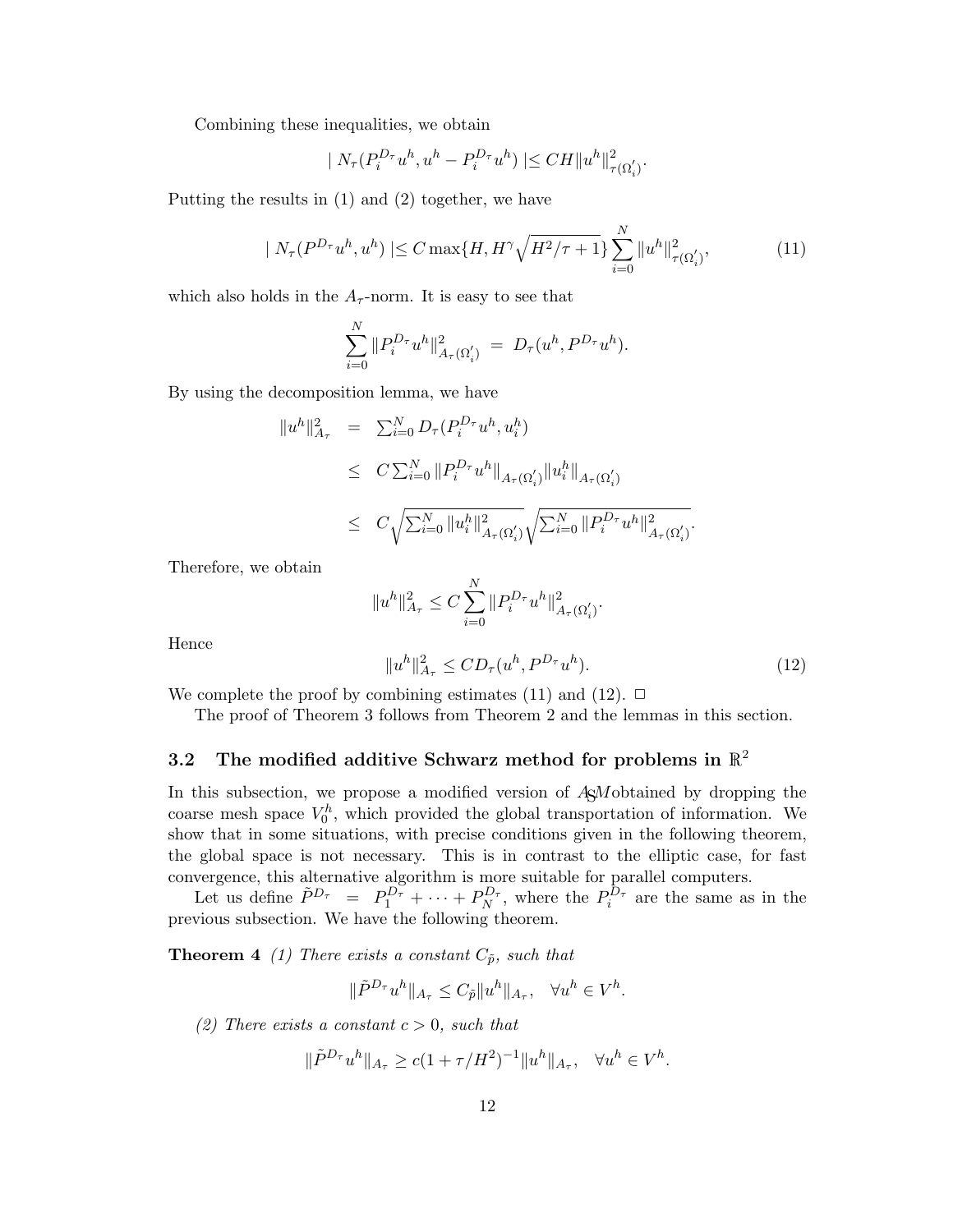(3) If  $c_{H,\tau} = H(1+\tau/H^2)$  is small enough, i.e.  $0 < c_{H,\tau} \leq \tilde{c}_0$ , then there exists a constant  $c_{\tilde{p}}(\tilde{c}_0) > 0$ , such that

$$
(u^h,\tilde P^{D_\tau}u^h)_{A_\tau}\geq c_{\tilde p}(\tilde c_0)(u^h,u^h)_{A\tau},\;\;\forall u^h\in V^h.
$$

#### Remarks:

(a) For symmetric problems, parts (1) and (2) of this theorem show that if the factor  $\tau/H^2$  is small, the elimination of the coarse mesh space does not lead to slow convergence. This suggests that we can use the modified  $A\alpha M$  when we have a relatively small time step or large substructures.

For nonsymmetric problems, we need that both H and  $\tau/H^2$  to be small in order to obtain the fast convergence. We cannot choose  $\tau$  and H independently.

(b) This theorem has been established only in  $\mathbb{R}^2$ . In higher dimension, the fine mesh size h enters our bounds.

Theorem 4 can be proved by using the results of Theorem 2, a new decomposition lemma given below and a new estimate of the skewsymmetric part. We begin with the decomposition lemma.

**Lemma 8** For all  $u^h \in V^h$ , there exist  $u_i^h \in V_i^h$ ,  $i = 1, \dots, N$ , such that

$$
u^h \ = \ \sum_{i=1}^N u_i^h
$$

and, there exists a constant C, which is independent of h, H and  $\tau$ , such that

$$
\sum_{i=1}^N \|u_i^h\|_{A_\tau(\Omega_i')}^2 \leq C(1+\tau/H^2) \|u^h\|_{A_\tau}^2.
$$

Proof: We first construct the decomposition and then we do the estimates in both the  $H_0^1(\Omega)$  and the  $L^2(\Omega)$  norm. Let  $\{\theta_i, i = 1, \dots, N\}$  be the partition of unity, defined in the proof of Lemma 4, of  $\Omega$  and denote  $u_i^h = I_h(\theta_i u^h)$ . For each subregion  $\Omega'_i$ , we have, in the sense of equivalent norms, that

$$
|u_i^h|^2_{H_0^1(\Omega_i')} = \sum_{i=1}^n ((\theta_i u^h)(x_i) - (\theta_i u^h)(x_m))^2,
$$

where the sum is taken over all adjacent pairs of nodal points  $x_l$  and  $x_m$  in  $\Omega'_i$ . Let  $K \subset \Omega_i'$  be a single element and  $x_l, x_m \in \overline{K}$ . Let

$$
\bar{\theta}_{ilm} = 1/2(\theta_i(x_l) + \theta_i(x_m)).
$$

We then have

$$
(\theta_i u^h)(x_l) - (\theta_i u^h)(x_m) =
$$
  

$$
(\theta_i (x_l) - \bar{\theta}_{ilm})u^h(x_l) - (\theta_i (x_m) - \bar{\theta}_{ilm})u^h(x_m) + \bar{\theta}_{ilm}(u^h(x_l) - u^h(x_m)),
$$

which can be bounded from above by

$$
C(h/H \max_{\bar{K}} \{ |u^h(x) | \} + |u^h(x_l) - u^h(x_m) |).
$$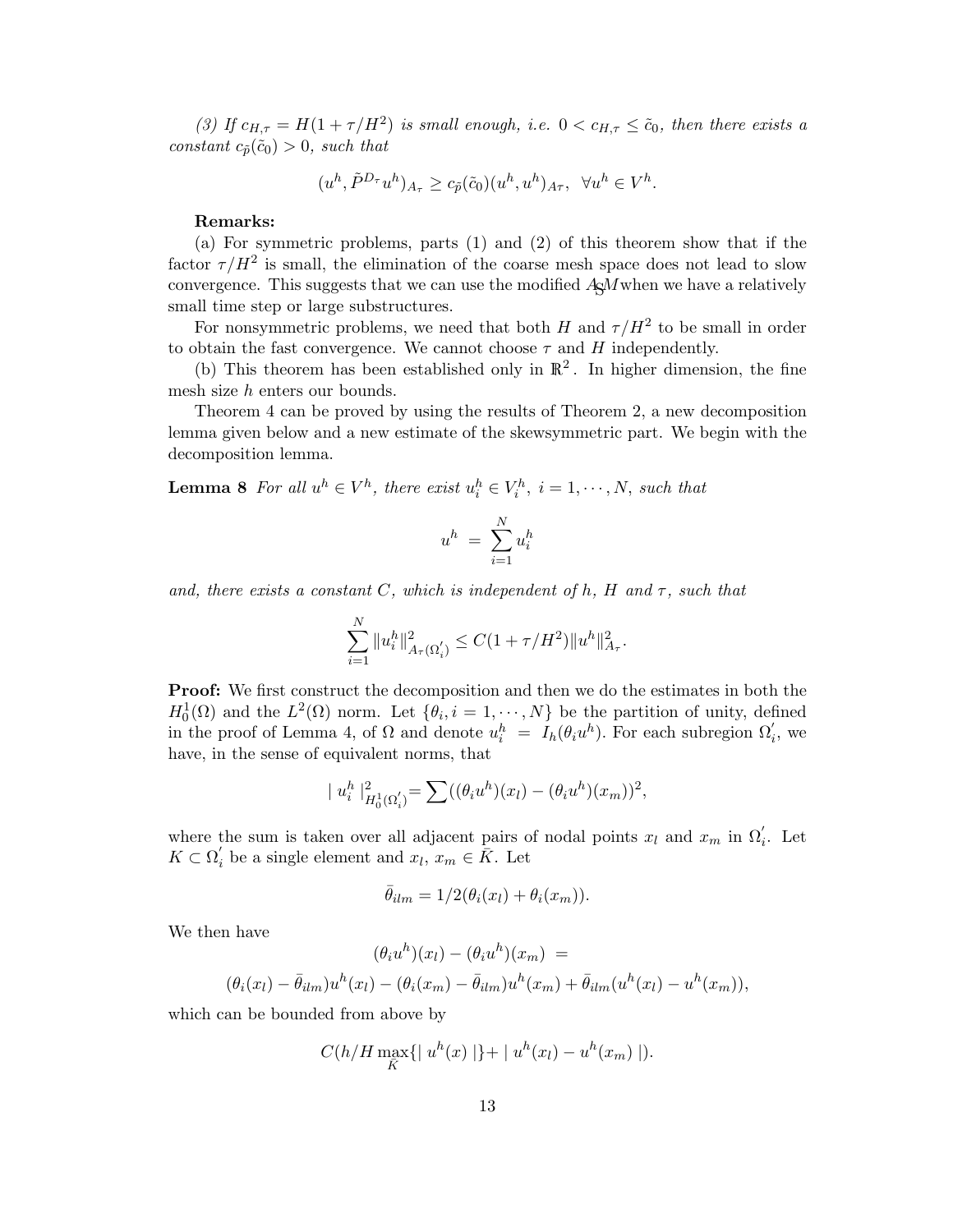By squaring this estimate, using the triangle inequality and summing over all  $K \subset \Omega'$ i , we obtain

$$
\begin{array}{lcl} \mid u_i^h \mid_{H_0^1(\Omega_i')}^2 & \leq & C(H^{-2} \sum_{K \subset \Omega_i'} \max_{\bar{K}} \{ \mid u^h(x) \mid \}^2 \cdot h^2 \, + \, \mid u^h \mid_{H_0^1(\Omega_i')}^2) \\ \\ & \leq & C(H^{-2} \| u^h \|^2_{L^2(\Omega_i')} + \, \mid u^h \mid_{H_0^1(\Omega_i')}^2). \end{array}
$$

Using Friedrich's inequality, it is easy to establish that

$$
\sum_{i=1}^N \|u_i^h\|_{H_0^1(\Omega_i')}^2 \le (1 + CH^2) \sum_{i=1}^N \|u_i^h\|_{H_0^1(\Omega_i')}^2.
$$

Therefore,

$$
\sum_{i=1}^N \|u_i^h\|_{H_0^1(\Omega_i')}^2 \le C(H^{-2} \|u^h\|_{L^2(\Omega)}^2 + \|u^h\|_{H_0^1(\Omega)}^2) \le C H^{-2} \|u^h\|_{H_0^1(\Omega)}^2.
$$

By combining the estimate given for the  $L^2$  norm in the proof of Lemma 4 and the definition of the  $\tau$ -norm, we complete the proof.  $\Box$ 

In the next lemma, we estimate the contribution from the skewsymmetric part  $N_\tau(\cdot,\cdot).$ 

**Lemma 9** There exists a constant C, which is independent of h, H and  $\tau$ , such that

$$
| N_{\tau}(u^h, \tilde{P}^{D_{\tau}}u^h)| \leq CH(1+\tau/H^2)D_{\tau}(u^h, \tilde{P}^{D_{\tau}}u^h), \ \ \forall u^h \in V^h.
$$

The proof is very similar, replacing the decomposition Lemma 4 by Lemma 8, to that of Lemma 7 part (2).

# 3.3 An iterative substructuring method for problems in  $\mathbb{R}^2$

We present a domain decomposition method which appears to be of non-overlapping type, but nevertheless fits into the additive Schwarz framework. In the first two algorithms, we extended each H-level substructure  $\Omega_i$  to a larger region  $\Omega'_i$ , which defined our subspace and the corresponding projection.  $\{\Omega_n\}$  $i<sub>i</sub>$  is thus the basic decomposition of the domain. Now, instead of extending each region, we combine each pair of adjacent substructures. Denote by  $\Gamma_{ij}$  the common edge of two adjacent substructures  $\Omega_i$  and  $\Omega_j$ , and let  $\Omega_{ij} = \Omega_i \cup \Gamma_{ij} \cup \Omega_j$ . We are now going to use  $\{\Omega_{ij}\}\$ as the basic decomposition of  $\Omega$ , on which we will define our projections. This will eventually lead to an iterative substructuring algorithm. Let  $\Omega_{00} = \Omega$  and denote

$$
\Lambda^{E} = \{ (i,j) \mid x_i, x_j \in \Lambda^H, x_i, x_j \text{ adjacent, or } i = j = 0 \}.
$$

For each  $(0,0) \neq (i, j) \in \Lambda^E$ , we define  $V_{ij}^h \equiv H_0^1(\Omega_{ij}) \cap V^h$  and also  $V_{00}^h = V^H$ . Denote by  $P_{ij}^{D_{\tau}}$  the projection associated with  $V_{ij}^h$  using the bilinear form  $D_{\tau}(\cdot, \cdot)$  It is easy to verify that  $\overline{a}$ 

$$
V^h = \sum_{(i,j)\in \Lambda^E} V_{ij}^h.
$$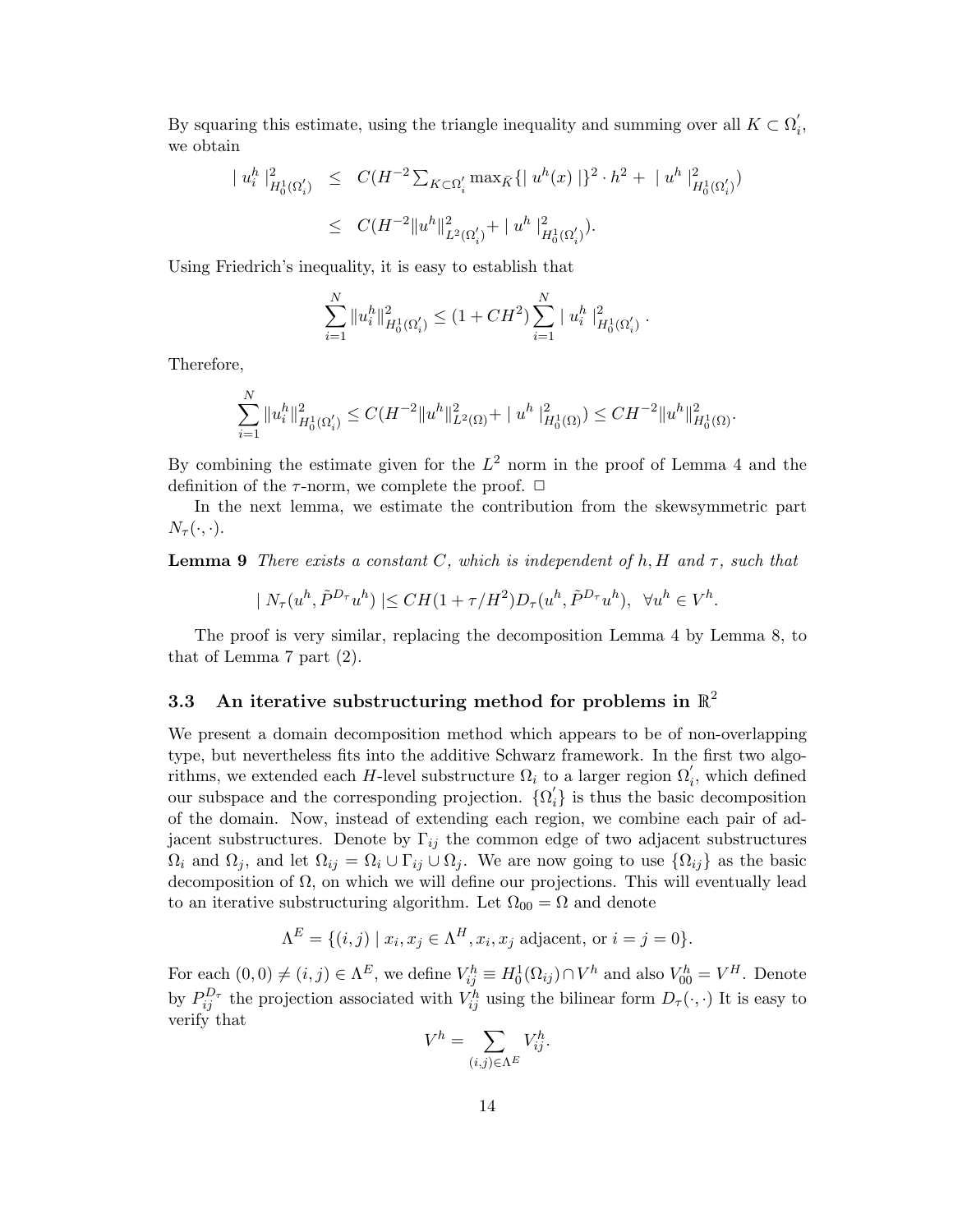Let us also denote

$$
P^{D_{\tau}} = \sum_{(i,j)\in\Lambda^E} P_{ij}^{D_{\tau}} : V^h \longrightarrow V^h
$$

and the derived equation can thus be defined as

$$
P^{D_{\tau}}\mathbf{u} = \mathbf{b}^{D_{\tau}}.
$$

In the next theorem, we present the bounds for the operator  $P^{D_{\tau}}$ . We use the notation

$$
\nu(h, H, \tau) = (1 + H^2/\tau + \log H/h)(1 + \log H/h).
$$

**Theorem 5** (1) There exists a constant  $C_p$ , such that

$$
||P^{D_{\tau}}u^h||_{A_{\tau}} \leq C_p||u^h||_{A_{\tau}}, \quad \forall u^h \in V^h.
$$

(2) There exists a constant  $c > 0$ , such that

$$
||P^{D_{\tau}}u^h||_{A_{\tau}} \ge c/\nu(h, H, \tau)||u^h||_{A_{\tau}}, \quad \forall u^h \in V^h.
$$

(3) There exists a constant  $c_p > 0$ , such that for  $H\sqrt{\nu}$  small enough,

$$
(u^h, P^{D_{\tau}}u^h)_{A_{\tau}} \ge c_p/\nu(h, H, \tau)(u^h, u^h)_{A_{\tau}}, \ \ \forall u^h \in V^h.
$$

As before, we need only to prove that the assumptions of Theorem 2 hold and study how the constants depend on the mesh parameters  $h, H$  and  $\tau$ . The proofs look more complicated because of the lack of overlap between the substructures, but the idea behind the proof is similar. We need to establish a bounded decomposition lemma for  $V^h$  functions. The bounds depend mildly on the parameters h and H.

We first give a lemma, which plays an important role in the traditional theory for iterative substructuring algorithms. Variations of this result, which dates back at least to 1966, are given in Bramble [3], Bramble, Pasciak and Schatz [4] and Yserentant [25].

**Lemma 10** Let  $\Omega_i$  be a substructure,  $u^h \in V_i^h$  and let  $\overline{u_i^h} = \frac{1}{area}$  $\overline{area(\Omega_i)}$ R  $\int_{\Omega_i} u^h d\Omega$ . Then  $||u^h - \overline{u_i^h}||^2_{L^{\infty}(\Omega_i)} \leq C(1 + \log H/h) ||u^h||^2_{H^1(\Omega_i)}.$ 

**Lemma 11** For any  $u^h \in V^h$ , there exist  $u^h_{ij} \in V^h_{ij}$ ,  $(i, j) \in \Lambda^E$ , such that **EXECUTE:** THE HOT AND  $\mathbf{u}_i^h = \sum_{(i,j) \in \Lambda^E} u_{ij}^h$  and the decomposition is bounded as follows  $(a) \sum_{(i,j) \in \Lambda^E} \|u_{ij}^h\|_{H_0^1(\Omega_{ij})}^2 \leq C(1 + \log H/h)^2 \|u^h\|_{H_0^1(\Omega)}^2$ 

$$
(b) \sum_{(i,j)\in\Lambda^E} ||u_{ij}^h||_{L^2(\Omega_{ij})}^2 \leq C(||u^h||_{L^2(\Omega)}^2 + H^2(1 + \log H/h)||u^h||_{H_0^1(\Omega)}^2).
$$

**Proof:** The construction of the decomposition and the proof of (a) were given by Dryja and Widlund in [14]. We shall focus on (b) only. Let  $I_H$  be the interpolation operator using the function values at the H-level nodes only. For a given  $u^h \in V^h$ , we estimate the  $L^2(\Omega)$  norm of  $u_{00}^h = I_H u^h$ . Let us consider one substructure at a time.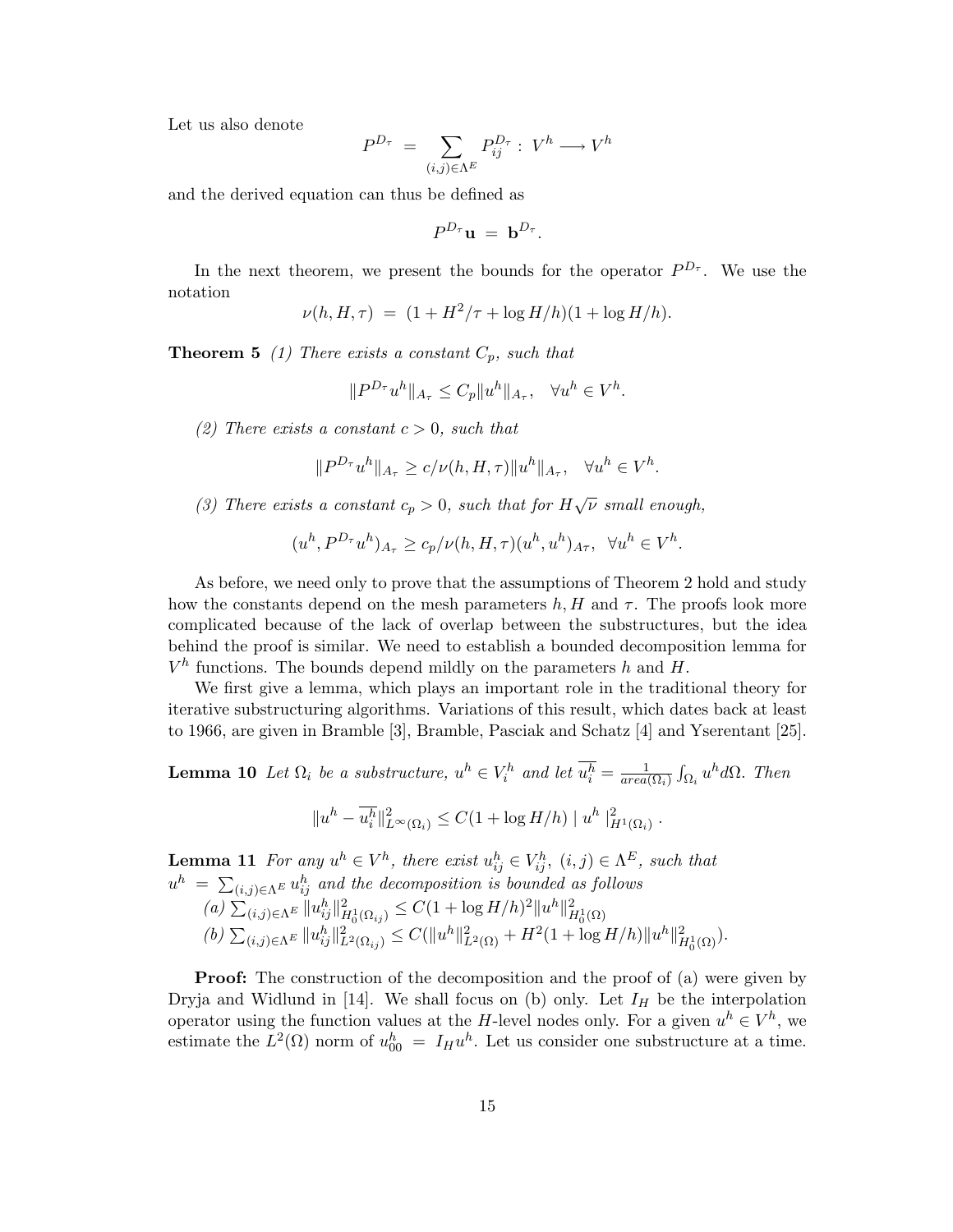Assume that  $\Omega_i$  has vertices  $T_1, T_2, T_3$  and denote  $\alpha_i = \frac{1}{\text{area}(\Omega_i)}$ R  $\sum_{\Omega_i} u^h d\Omega$ . Then, we have

$$
||I_{H}u^{h}||_{L^{2}(\Omega_{i})}^{2} \leq C(||I_{H}u^{h} - \alpha_{i}||_{L^{2}(\Omega_{i})}^{2} + ||\alpha_{i}||_{L^{2}(\Omega_{i})}^{2}).
$$

Since the function  $I_H u^h - \alpha_i$  is linear in the region  $\Omega_i$ , a straightforward calculation shows that the  $L^2$  norm in  $\Omega_i$  can be bounded by

$$
CH^{2}((I_{H}u^{h}-\alpha_{i})^{2}|_{T_{1}}+(I_{H}u^{h}-\alpha_{i})^{2}|_{T_{2}}+(I_{H}u^{h}-\alpha_{i})^{2}|_{T_{3}}).
$$

This expression is, using Lemma 10, bounded by  $CH^2(1 + \log H/h) |u^h|_{H^1(\Omega_i)}^2$ . We bound the  $\|\alpha_i\|_{L^2(\Omega_i)}$  term, by using Schwarz's inequality

$$
\|\alpha_i\|_{L^2(\Omega_i)}^2 \ = \ \int_{\Omega_i} (\frac{1}{\operatorname{area}(\Omega_i)}\int_{\Omega_i} u^h d\Omega)^2 d\Omega \ \leq \ \|u^h\|_{L^2(\Omega_i)}^2.
$$

Therefore, we obtain

$$
||I_{H}u^{h}||_{L^{2}(\Omega_{i})}^{2} \leq C(||u^{h}||_{L^{2}(\Omega_{i})}^{2} + H^{2}(1 + \log H/h) ||u^{h}||_{H^{1}(\Omega_{i})}^{2}).
$$

By summing these inequalities, using Friedrich's inequality and replacing the  $H^1$  seminorm by the  $H^1$  norm, we obtain

$$
||I_{H}u^{h}||_{L^{2}(\Omega)}^{2} \leq C(||u^{h}||_{L^{2}(\Omega)}^{2} + H^{2}(1 + \log H/h)||u^{h}||_{H_{0}^{1}(\Omega)}^{2}).
$$

Now consider the case  $(i, j) \neq (0, 0)$ . Recalling the construction of [14],  $u_{ij}^h$  =  $I_h(\theta_{ij}(u^h - I_H u^h))$ , where  $\{\theta_{ij}\}\$ is a partition of unity of  $\Omega \setminus \{H\text{-level nodes}\}\$ . More precise, as described in [14],  $\theta_{ij}$  must equal to zero at all H−level nodes and equal to one at all nodal points in the interior of  $\Gamma_{ij}$ . Let us denote  $\Lambda_{ij}^h = \Omega_{ij} \cap \Lambda^h$ . By Lemma 3, we have

$$
||u_{ij}^{h}||_{L^{2}(\Omega_{ij})}^{2} \le Ch^{2} \sum_{x_{k} \in \Lambda_{ij}^{h}} ((I_{h}(\theta_{ij}(u^{h} - I_{H}u^{h}))(x_{k}))^{2}.
$$

Since  $| \theta_{ij} | \leq 1$ , and  $x_k$  is a nodal point, the interpolation operator  $I_h$  can be removed. Therefore the right hand side can be bounded by

$$
Ch^2 \sum_{x_k \in \Lambda_{ij}^h} ((u^h - I_H u^h)(x_k))^2.
$$

Taking into account that the value at a nodal point contributes at most three times, we obtain

$$
\sum_{(i,j)\in\Lambda^{E}\backslash(0,0)}||u_{ij}^{h}||_{L^{2}(\Omega_{ij})}^{2}\leq Ch^{2}\sum_{x_{k}\in\Lambda^{h}}((u^{h}-I_{H}u^{h})(x_{k}))^{2}.
$$

We can bound the right hand side, using Lemma 3, by  $C||u^h - I_Hu^h||^2_{L^2(\Omega)}$ , which can then be bounded by  $C(\|u^h\|_{L^2(\Omega)}^2 + H^2(1 + \log H/h) \|u^h\|_{H_0^1(\Omega)}^2)$ .

An immediate consequence of this lemma is the following: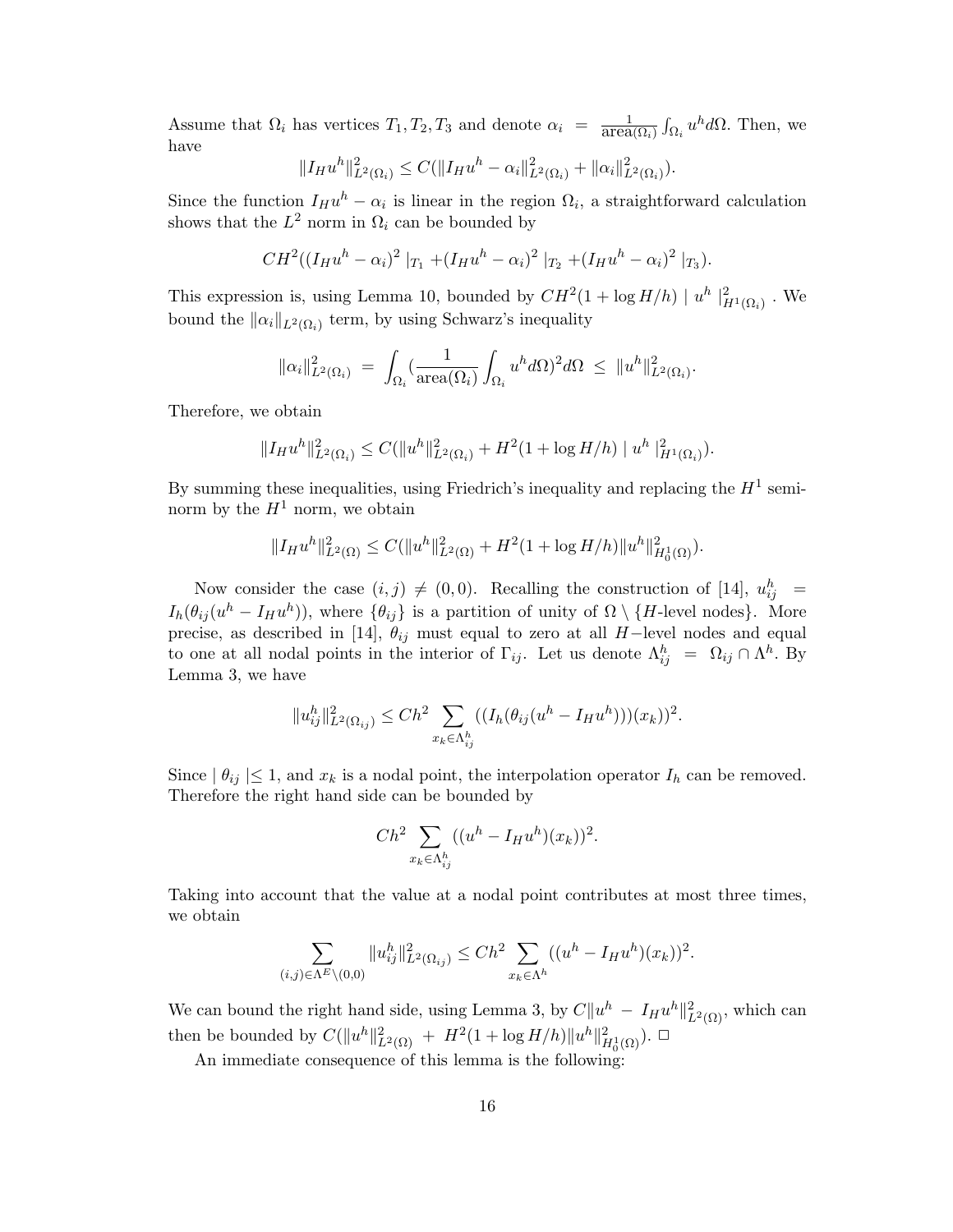**Lemma 12** The decomposition in Lemma 11 is bounded in the  $A<sub>\tau</sub>$ -norm, i.e. there exists a constant  $C$ , independent of  $H$ , h and  $\tau$ , such that

$$
\sum_{(i,j)\in\Lambda^E} \|u_{ij}^h\|_{\tau(\Omega_{ij})}^2 \leq C \nu(h, H, \tau) \|u^h\|_{\tau(\Omega)}^2.
$$

**Lemma 13** There exists a constant C, independent of h, H and  $\tau$ , such that

$$
|N_{\tau}(u^h, P^{D_{\tau}}u^h)| \leq C \max\{H, H^{\gamma}\sqrt{H^2/\tau+1}\}\nu(h, H, \tau)D_{\tau}(u^h, P^{D_{\tau}}u^h), \ \ \forall u^h \in V^h.
$$

**Proof:** It is easy to see that the coarse mesh projection  $P_{00}^{D_{\tau}}$  is identical to the coarse mesh projection  $P_0^{D_{\tau}}$  defined previously. It follows from the proof of Lemma 7 part (1) and (2), that we have

$$
| N_{\tau}(P^{D_{\tau}}u^{h}, u^{h}) | \leq C \max\{H, H^{\gamma} \sqrt{H^{2}/\tau + 1}\} \sum_{(i,j) \in \Lambda^{E}} \|u^{h}\|_{\tau(\Omega_{ij})}^{2}.
$$
 (13)

By using the same argument as when equation (12) was proved and the decomposition lemma 12, we have

$$
||u^h||_{A_\tau}^2 \leq C\nu(h, H, \tau)D_\tau(u^h, P^{D_\tau}u^h).\Box
$$

The proof of Theorem 5 is completed by using Theorem 2, the lemmas in this section and the assumption that  $\max\{H, H^{\gamma}\sqrt{H^2/\tau+1}\}\nu(h, H, \tau)$  is small enough.

### 4 Numerical results

In this section, we present some numerical results with model problems. To specify our model problems, we need only to give the elliptic parts of the parabolic operators. We consider the following linear second order elliptic operator defined on  $\Omega = [0, 1] \times [0, 1] \subset$  $\mathbb{R}^2$ ,

$$
Lu = -\frac{\partial}{\partial x} (\xi \frac{\partial u}{\partial x}) - \frac{\partial}{\partial y} (\eta \frac{\partial u}{\partial y}) + \alpha \frac{\partial u}{\partial x} + \beta \frac{\partial u}{\partial y} + \gamma u = f,
$$

with the homogenous Dirichlet boundary condition. The coefficients are specified as follows.

**Example 0.**  $\xi = 1$ ,  $\eta = 1$  and  $\alpha = \beta = \gamma = 0$ . This is a selfadjoint problem, used to test the iterative substructuring algorithm. f is chosen so that the solution is  $u = xe^{xy}sin(\pi x)sin(\pi y).$ 

**Example 1.**  $\xi = 1 + x^2 + y^2$ ,  $\eta = e^{xy}$ ,  $\alpha = 5(x + y)$ ,  $\beta = 1/(1 + x + y)$  and  $\gamma = 0$ . u is the same as in Example 0.

**Example 2.** The coefficients are chosen as  $\xi = \sigma$ ,  $\eta = \sigma$ ,  $\alpha = 1$ ,  $\beta = 1$  and  $\gamma = 1$ .  $\sigma$  will be specified later. u is the same as in Example 0.

The H-level subdivision of  $\Omega$  is as shown in Figure 1. We further divide each subregion in a similar fashion into h-level triangles, which are not shown in the figure.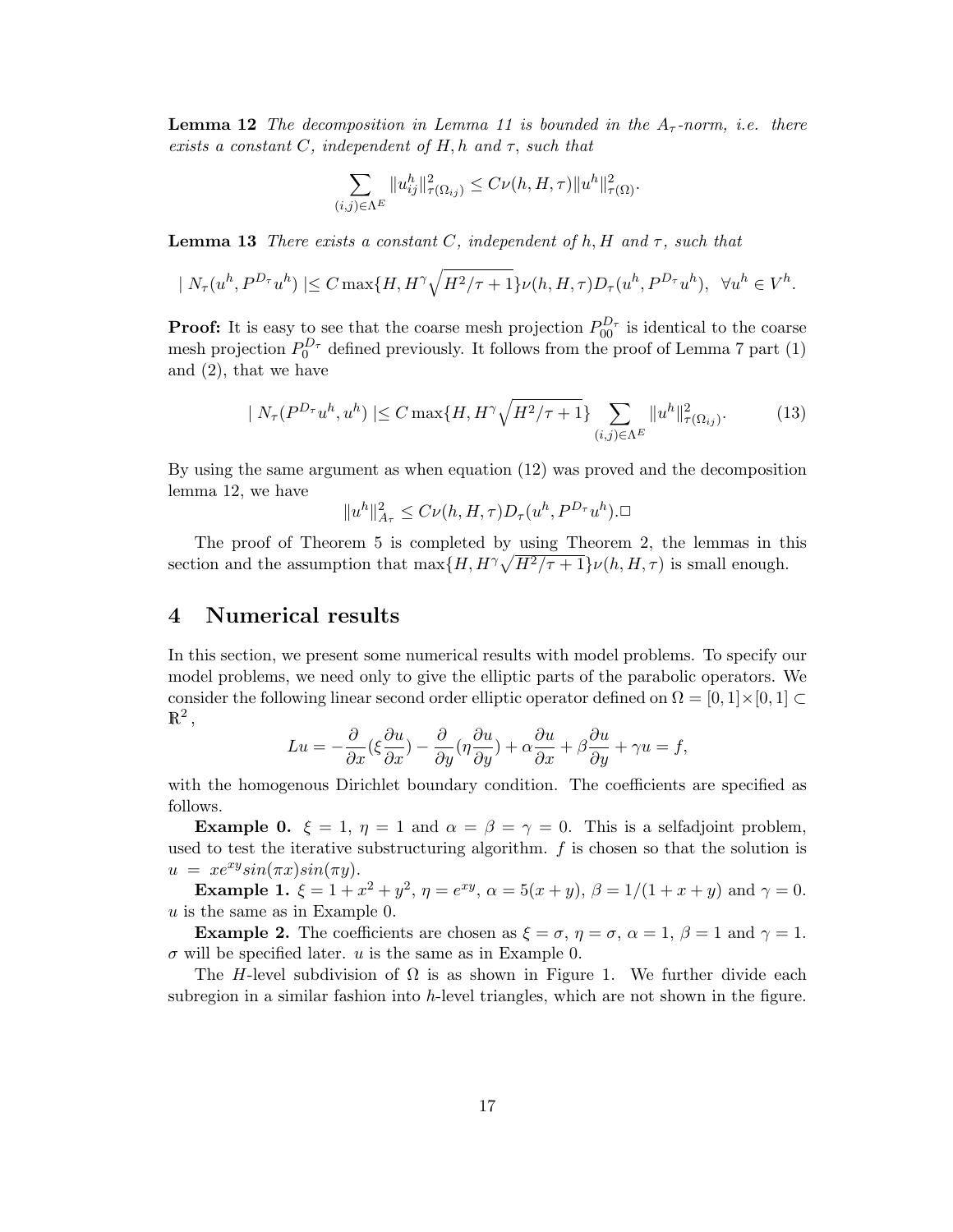

Figure 1. H−level subdivision

We use **ovlp** to denote the size of the overlap, i.e.  $\mathbf{ovlp} = \text{distance}(\partial \Omega)$  $i, \partial\Omega_i \cap \Omega$ ). In our Fortran program, all the subproblems are solved exactly by the band solver from LINPACK. The stopping criterion for the GMRES method is  $||r_i||_{A_{\tau}}/||r_0||_{A_{\tau}} \leq 10^{-4}$ , where  $r_i$  is the residual after the  $i<sup>th</sup>$  step. The programs were run in single precision on a CONVEX C-1 computer at New York University.



Figure 2. extended subregions

We assume that the time step has the form

$$
\tau = h^{\epsilon},
$$

where  $\epsilon > 0$ . The main issue here is to determine how the rate of convergence ( number of iterations) depends on  $\epsilon$ . In the case of  $\epsilon = 2.0$ , the stiffness matrix is well conditioned with a condition number independent of the mesh parameters h and  $\tau$ . In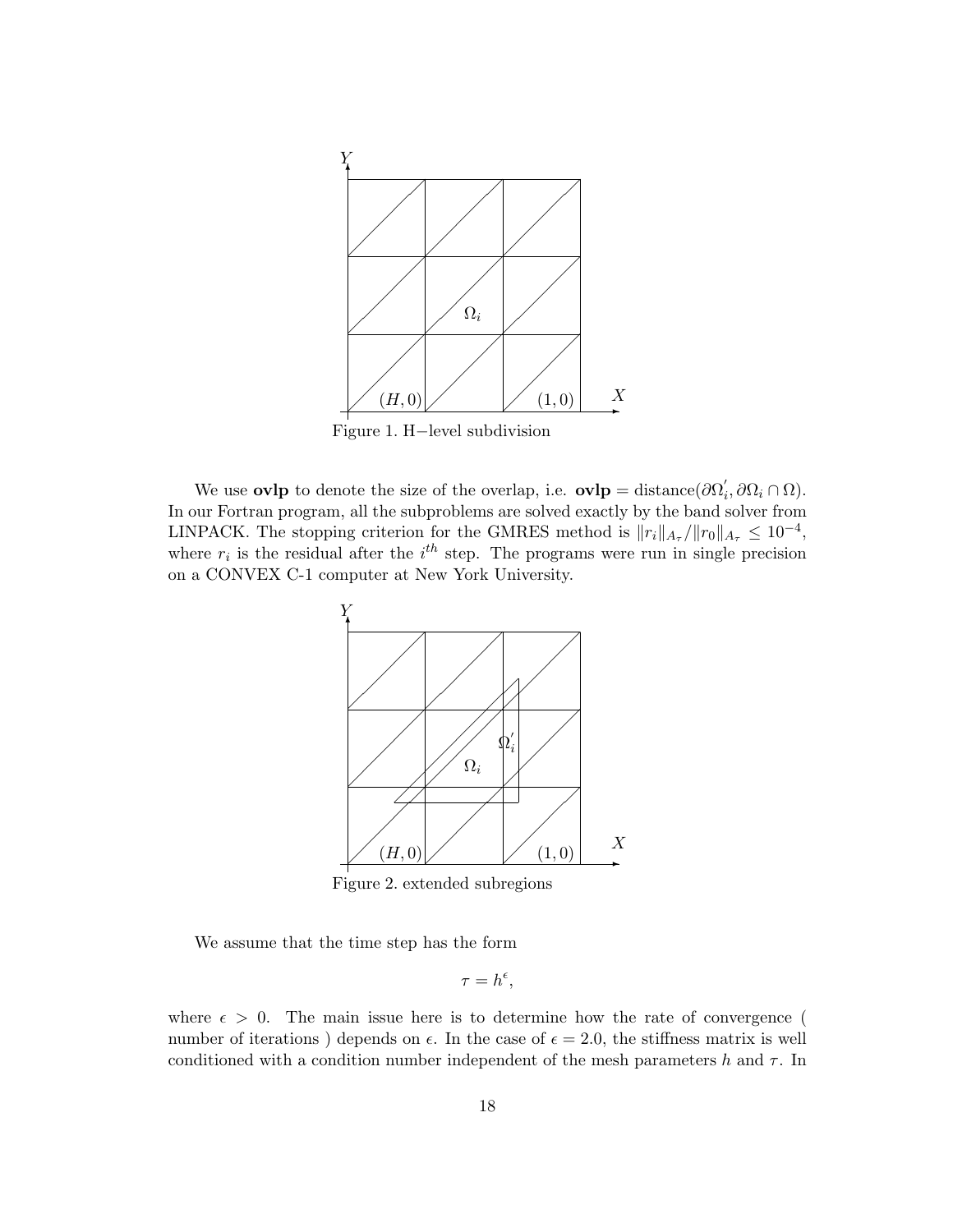general, the smaller  $\epsilon$  is ( the larger the time step is ) the more ill-conditioned is the problem. If  $\epsilon$  is very small, the accuracy of the solution is lost. We include some test results by using unusually large time step  $\tau$  to show the robustness of the algorithm. In our experiments, we have used  $\epsilon \in [0.25, 1.5]$ .

|                         | $\epsilon$                       | 1.5            | 1.0 | 0.5 | 0.25 |
|-------------------------|----------------------------------|----------------|-----|-----|------|
|                         | $h=1/45, H=1/3, \text{ovlp}=5h$  | 10             | 12  | 12  | 13   |
| Example 0               | $h=1/60, H=1/3, ovlp=6h$         | 10             | 12  | 13  | 13   |
|                         | $h=1/60, H=1/10, ovlp=2h$        | 10             | 11  | 12  | 12   |
|                         | $h=1/45, H=1/3, ovlp=h$          | 15             | 18  | 18  | 19   |
|                         | $h=1/15, H=1/3, ovlp=2h$         | 12             | 13  | 14  | 14   |
|                         | $h=1/30, H=1/3, \text{ovlp}=4h$  | 12             | 14  | 14  | 14   |
|                         | $h=1/45, H=1/3, ovlp=6h$         | 12             | 14  | 15  | 15   |
| Example 1               | $h=1/60, H=1/3, ovlp=8h$         | 11             | 14  | 15  | 15   |
|                         | $h=1/15, H=1/5, \text{ovlp}=1h$  | 11             | 12  | 12  | 12   |
|                         | $h=1/30, H=1/5, \text{ovlp}=2h$  | 12             | 14  | 14  | 14   |
|                         | $h=1/45, H=1/5, ovlp=3h$         | 12             | 13  | 14  | 15   |
|                         | $h=1/60, H=1/5, \text{ovlp}=4h$  | 11             | 13  | 15  | 15   |
|                         | $h=1/45, H=1/3, ovlp=5h$         | 11             | 17  | 28  | 35   |
| Example 2               | $h=1/45, H=1/9, ovlp=2h$         | 9              | 12  | 14  | 16   |
| $\sigma = \sqrt{2}/30$  | $h=1/45, H=1/15, \text{ovlp}=1h$ | 7              | 8   | 10  | 10   |
|                         | $h=1/60, H=1/10, ovlp=2h$        | 9              | 11  | 14  | 15   |
|                         | $h=1/60, H=1/15, \text{ovlp}=1h$ | $\overline{7}$ | 9   | 10  | 11   |
|                         | $h=1/60, H=1/20, ovlp=1h$        | 6              | 8   | 10  | 10   |
| Example 2               | $h=1/60, H=1/15, \text{ovlp}=1h$ | 8              | 11  | 18  | 20   |
| $\sigma = \sqrt{2}/100$ | $h=1/60, H=1/20, ovlp=1h$        | 7              | 9   | 13  | 16   |

### 4.1 Tests of the additive Schwarz method

This table shows that the number of iterations is almost independent on the mesh parameters as well as the time step size, especially for symmetric problems. For nonsymmetric, see Theorem 3. For nonsymmetric problems, a relatively small coarse mesh size is needed for reducing the total number of iterations, which confirms Theorem 3  $part(3)$ . The larger the Reynold's number, which is roughly the ratio of the first order term coefficients and the second order term coefficients, is, the smaller the coarse mesh size is needed. As in the stationary case, using less overlap can increase the total number of iterations. This can be seen from the last row of Example 0.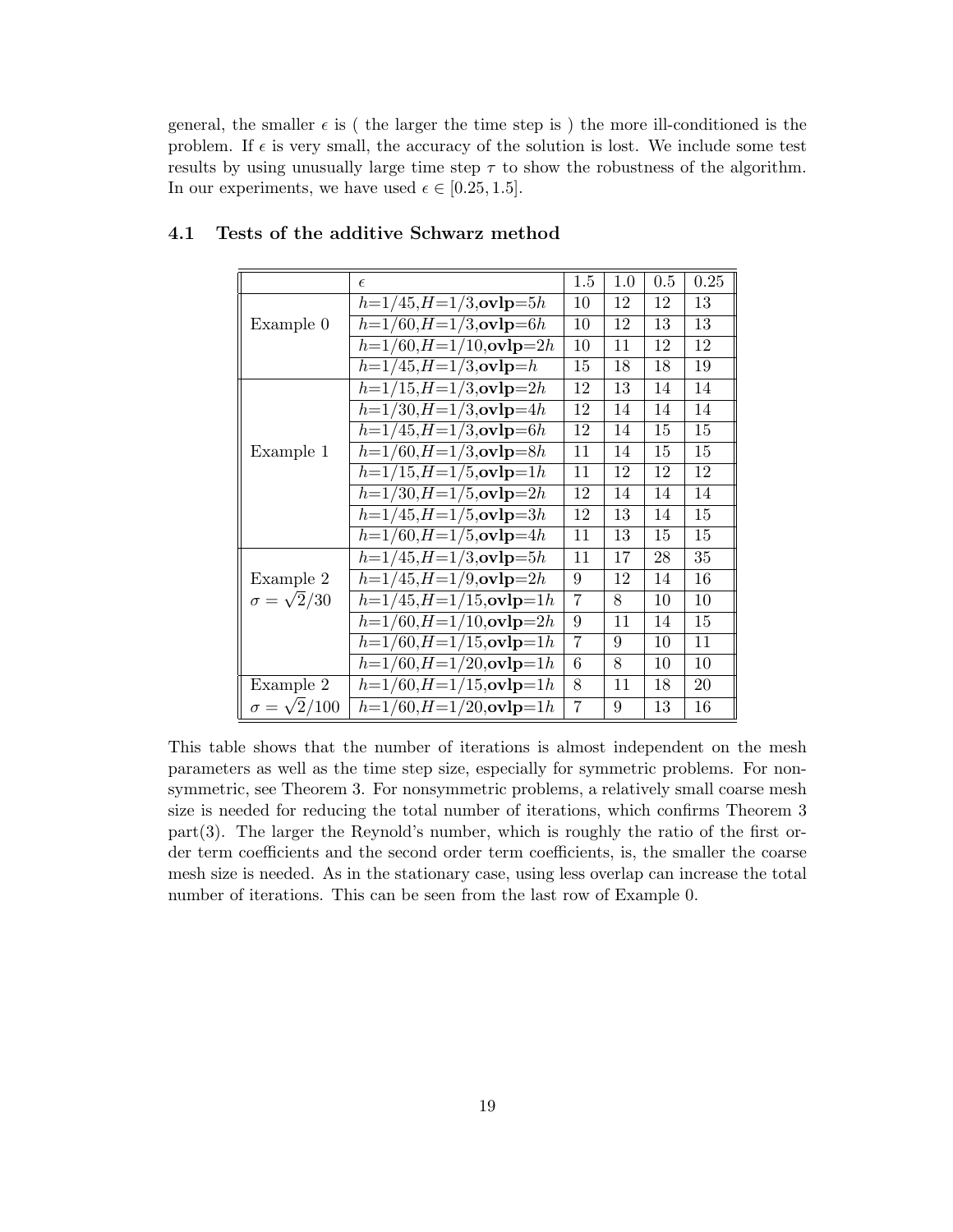|           | $\epsilon$                             | 1.5 | 1.0 | 0.5 | 0.25 |
|-----------|----------------------------------------|-----|-----|-----|------|
|           | $h=1/45, H=1/3, \text{ovlp}=5h$        | 10  | 12  | 14  | 15   |
| Example 0 | $h=1/60, H=1/3, \text{ovlp}=6h$        | 9   | 12  | 15  | 16   |
|           | $h=1/60, H=1/10, ovlp=2h$              | 12  | 24  | 34  | 35   |
|           | $h=1/45, H=1/3, \text{ovlp}=h$         | 12  | 21  | 27  | 28   |
| Example 1 | $h=1/15, H=1/3, ovlp=2h$               | 13  | 15  | 15  | 15   |
|           | $h=1/30, H=1/3, \text{ovlp}=4h$        | 13  | 14  | 16  | 16   |
|           | $h=1/45, H=1/3, ovlp=6h$               | 13  | 15  | 16  | 17   |
|           | $h=1/60, H=1/3, \text{ovlp}=8h$        | 12  | 15  | 17  | 17   |
|           | $h=1/15, H=1/5, ovlp=1h$               | 14  | 18  | 19  | 20   |
|           | $h=1/30, H=1/5, \text{ovlp}=2h$        | 15  | 20  | 23  | 24   |
|           | $\overline{h=1/45, H=1/5}$ , ovlp = 3h | 13  | 19  | 24  | 25   |
|           | $h=1/60, H=1/5, \text{ovlp}=4h$        | 13  | 18  | 23  | 25   |

### 4.2 Tests of the modified additive Schwarz method

|                         | $\epsilon$                       | 1.5            | 1.0 | 0.75 | 0.5   |
|-------------------------|----------------------------------|----------------|-----|------|-------|
|                         | $h=1/45, H=1/3, \text{ovlp}=5h$  | 13             | 22  | 31   | 42    |
|                         | $h=1/45, H=1/5, ovlp=3h$         | 12             | 18  | 23   | 32    |
| Example 2               | $h=1/45, H=1/9, ovlp=2h$         | 10             | 14  | 19   | 30    |
| $\sigma = \sqrt{2}/30$  | $h=1/45, H=1/15, \text{ovlp}=1h$ | $\overline{7}$ | 12  | 22   | 36    |
|                         | $h=1/60, H=1/10, ovlp=2h$        | 10             | 13  | 20   | 33    |
|                         | $h=1/60, H=1/15, \text{ovlp}=1h$ | 8              | 13  | 24   | 41    |
|                         | $h=1/45, H=1/9, ovlp=2h$         | 10             | 19  | 31   | $+50$ |
| Example 2               | $h=1/45, H=1/15, ovlp=1h$        | 7              | 13  | 25   | 48    |
| $\sigma = \sqrt{2}/100$ | $h=1/60, H=1/15, \text{ovlp}=1h$ | 7              | 13  | 25   | $+50$ |
|                         | $h=1/60, H=1/20, ovlp=1h$        | 6              | 12  | 24   | $+50$ |

This table shows that if the factor  $\tau/H^2$  is small, the results are quite satisfactory compared with the  $A\&M$ which also uses a coarse mesh. This is true especially for symmetric and mildly nonsymmetric problems; cf. Example 0 and Example 1. However, if  $\tau/H^2$  is large, i.e. the time step or the number of substructures large, the number of iterations can be large; cf. the third row of Example 0. For the problems with high Reynold's number, the algorithm becomes very sensitive to the parameter  $\epsilon$ ; cf. the last colum of the second table. See also Theorem 4.

We also note that using less overlap can increases the total number of iterations. This can be seen by comparing the first and last rows in Example 0.

By comparing with the  $A\sharp\mathcal{M}$  which uses coarse mesh, we see that this simpler algorithm is more sensitive to the mesh parameters and the overlapping factor.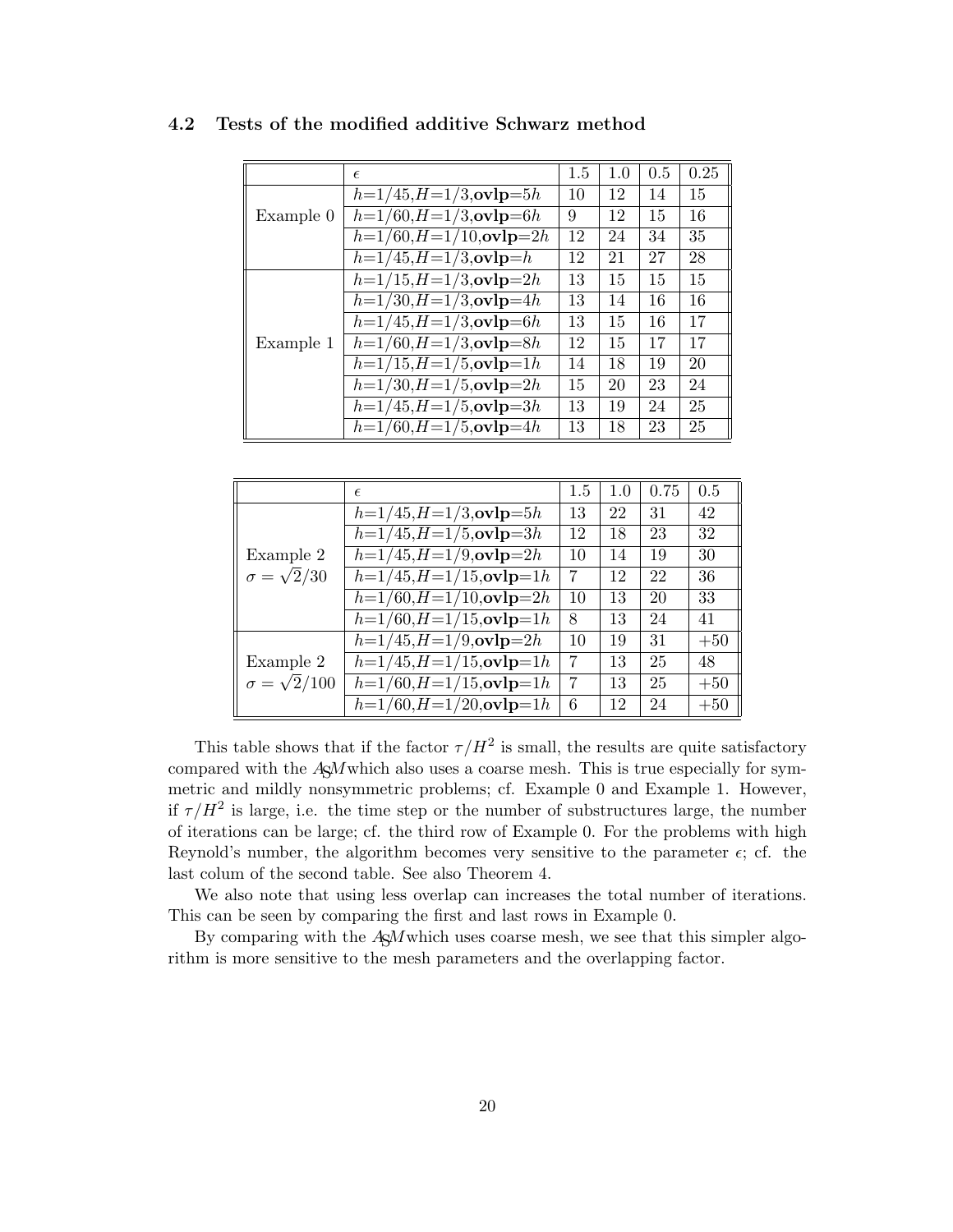|                         | $\epsilon$                  | 1.5 | 1.0 | 0.5 | 0.25 |
|-------------------------|-----------------------------|-----|-----|-----|------|
| Example 0               | $h=1/45, H=1/3$             | 14  | 14  | 14  | 14   |
|                         | $h=1/60, H=1/3$             | 15  | 15  | 14  | 14   |
|                         | $h=1/60, H=1/10$            | 11  | 12  | 12  | 13   |
|                         | $h=1/45, H=1/5$             | 18  | 17  | 17  | 17   |
| Example 1               | $h=1/45, H=1/9$             | 14  | 14  | 14  | 14   |
|                         | $h=1/60, H=1/5$             | 18  | 17  | 17  | 18   |
|                         | $h=1/60, H=1/10$            | 13  | 14  | 14  | 14   |
|                         | $h=1/45, H=1/5$             | 15  | 25  | 35  | 38   |
|                         | $\overline{h=1}/45, H=1/9$  | 13  | 18  | 20  | 22   |
| Example 2               | $h=1/45, H=1/15$            | 10  | 12  | 13  | 14   |
| $\sigma = \sqrt{2}/30$  | $h=1/60, H=1/5$             | 15  | 22  | 36  | 41   |
|                         | $h=1/60, H=1/10$            | 13  | 17  | 20  | 22   |
|                         | $h=1/60, H=1/15$            | 11  | 14  | 15  | 16   |
| Example 2               | $h=1/45, H=1/15$            | 11  | 15  | 20  | 22   |
| $\sigma = \sqrt{2}/100$ | $h=1/60, H=1/15$            | 12  | 18  | 24  | 27   |
|                         | $\overline{h=1}/60, H=1/20$ | 10  | 14  | 17  | 18   |

### 4.3 Tests of the iterative substructuring method

For the symmetric problems, we see that the number of iterations is insensitive to the fine mesh size  $h$ , but depends on the coarse mesh size  $H$ . The number of iterations is reduced when the coarse mesh size is reduced. This is not true for elliptic problems. The algorithm is not very sensitive to the time step parameter.

For nonsymmetric problems, the algorithm becomes more sensitive to the time step parameter and the coarse mesh size is more important for controlling the number of iterations.

Acknowledgement: I wish to thank my thesis advisor Professor O. Widlund for his inspiring guidance and constant encouragement. I would like also to thank professor M. Dryja for his carefully reading of an early draft.

### References

- [1] I. Babuška, The Mathematical Foundations of the Finite Element Method, with Applications to Partial Differential Equations ( edited by A. D. Aziz ), Academic Press, New York and London, 1972.
- [2] P. E. Bjørstad and O. B. Widlund, Iterative Methods for the Solution of Elliptic Problems on Regions Partitioned into Substructures, SIAM J. NUMER. ANAL. Vol 23. No. 6, Dec. 1986, pp. 1093-1120.
- [3] J. H. Bramble, A Second Order Finite Difference Analogue of the First Biharmonic Boundary Value Problem, Numer. Math. Vol. 9, pp. 236– 249, 1966.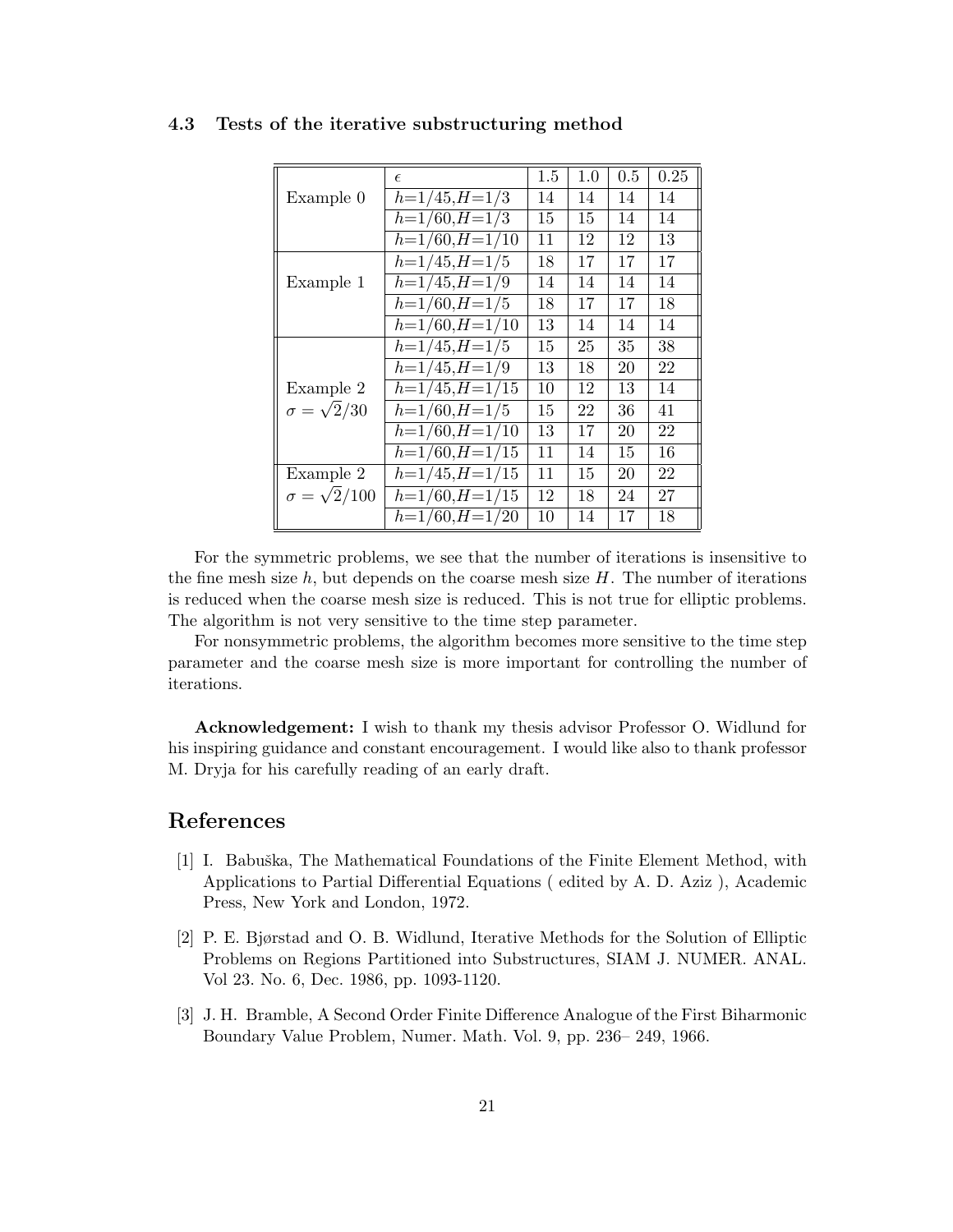- [4] J. H. Bramble, J. E. Pasciak, and A. H. Schatz, The construction of preconditioners for elliptic problems by substructuring, I, Math Comp., Vol. 47, pp. 103-134, 1986.
- [5] J. H. Bramble, J. E. Pasciak, and A. H. Schatz, The construction of preconditioners for elliptic problems by substructuring, II, Math. Comp., Vol. 49, pp. 1 - 16, 1987.
- [6] J. H. Bramble, J. E. Pasciak, and A. H. Schatz, The construction of preconditioners for elliptic problems by substructuring, III, Math. Comp. Vol. 51, pp. 415 - 430, 1988.
- [7] J. H. Bramble, J. E. Pasciak, and A. H. Schatz, The construction of preconditioners for elliptic problems by substructuring, IV, Math. Comp. Vol. 53, pp. 1 - 24, 1989.
- [8] X. -C. Cai, Some Domain Decomposition Algorithms for Nonselfadjoint Elliptic and Parabolic Partial Differential Equations, Ph.D. thesis, Courant Institute, Sept. 1989.
- [9] X.- C. Cai, An Additive Schwarz Algorithm for Nonselfadjoint Elliptic Equations, in Third International Symposium on Domain Decomposition Methods for Partial Differential Equations, T. Chan, R. Glowinski, J. Périaux, and O. Widlund, eds., SIAM, Philadelphia 1990.
- [10] X. -C. Cai and O. B. Widlund, Multiplicative Schwarz Algorithms for Nonsymmetric and Indefinite Elliptic and Parabolic Problems, 1990. (to appear ).
- [11] C. Dawson, Q. Du and T. F. Dupont, A Finite Difference Domain Decomposition Algorithm for Numerical Solution of the Heat Equation, Tech. Rep., 89 - 09, Univ. of Chicago, Nov. 1989.
- [12] M. Dryja, An Additive Schwarz Algorithm for Two- and Three- Dimensional Finite Element Elliptic Problems, in Domain Decomposition Methods for Partial Differential Equations II, T. Chan, R. Glowinski, G. A. Meurant, J. Périaux, and O. Widlund, edt., SIAM, 1989.
- [13] M. Dryja and O. B. Widlund, An Additive Variant of the Schwarz Alternating Method for the Case of Many Subregions, Tech. Rep. 339, Dept. of Comp. Sci., Courant Institute, 1987.
- [14] M. Dryja and O. B. Widlund, Some Domain Decomposition Algorithms for Elliptic Problems, in Iterative Methods for Large Linear Systems, L. Hayes and D. Kincaid, eds., Academic Press, San Diego, California 1989.
- [15] M. Dryja and O. B. Widlund, Towards a Unified Theory of Domain Decomposition Algorithms for Elliptic Problems, in Third International Symposium on Domain Decomposition Methods for Partial Differential Equations, T. Chan, R. Glowinski, J. Périaux, and O. Widlund, eds., SIAM, Philadelphia 1990.
- [16] S. C. Eisenstat, H. C. Elman and M. H. Schultz, Variational Iterative Methods for Nonsymmetric System of Linear Equations, SIAM J. Numer. Anal. Vol. 20, April 1983.